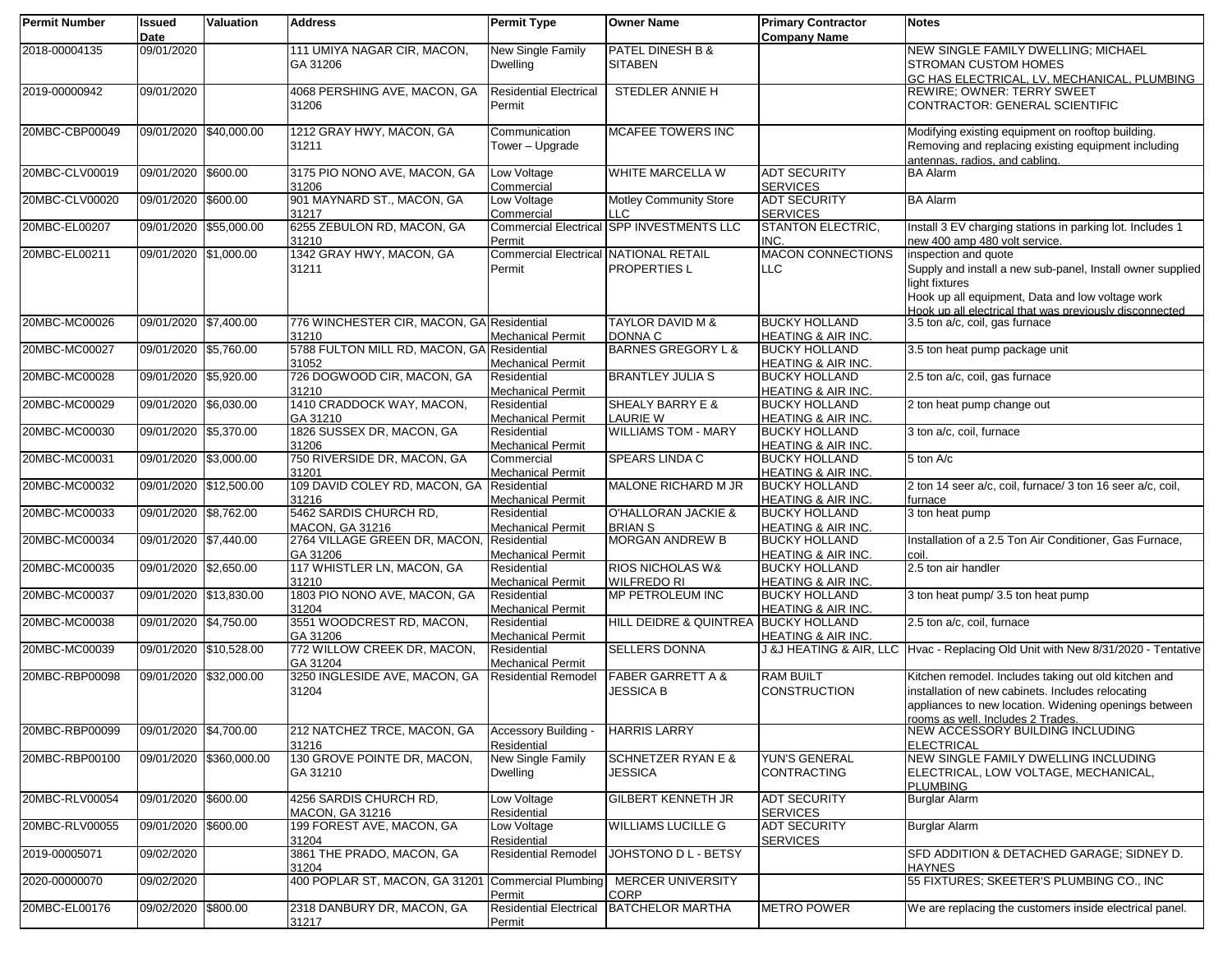| 20MBC-EL00213  | 09/02/2020 \$2,300.00  |                         | 578 CHARLES ST, MACON, GA<br>31206                   | <b>Residential Electrical</b><br>Permit            | WORTHY TIMOTHEUS SR HOGAN'S ELECTRIC<br>& CHERYL            |                                                       | CHANGE SERVICE TO 200 AMP OUTSIDE PANEL,<br>PULL CIR. TO INSIDE FUSE BOX, GROUNDING<br><b>SYSTEM</b>         |
|----------------|------------------------|-------------------------|------------------------------------------------------|----------------------------------------------------|-------------------------------------------------------------|-------------------------------------------------------|--------------------------------------------------------------------------------------------------------------|
| 20MBC-EL00214  | 09/02/2020 \$600.00    |                         | 2050 MERIWOOD DR APT 201 A,<br>MACON, GA 31211       | Residential Electrical WALNUT HILLS<br>Permit      | <b>APARTMENTS</b>                                           | <b>HOGAN'S ELECTRIC</b>                               | (APT 201A) CHECK SERVICE, CHANGE DEVICES TO<br><b>CO/AL ALUMINUM</b>                                         |
| 20MBC-EL00215  | 09/02/2020 \$4,800.00  |                         | 3080 HAMLIN RD, MACON, GA<br>31052                   | <b>Residential Electrical</b><br>Permit            | <b>FOSTER BARBARA R</b>                                     | <b>HOGAN'S ELECTRIC</b>                               | WIRING ADDITION ACCORDING TO CODE                                                                            |
| 20MBC-EL00216  | 09/02/2020 \$4,000.00  |                         | 608 LYNMORE AVE, MACON, GA<br>31206                  | <b>Residential Electrical</b><br>Permit            | <b>TURNER BARBIERETTA</b>                                   | <b>HOGAN'S ELECTRIC</b>                               | REWIRE ACCORDING TO CODE, BUILD NEW<br><b>SERVICE</b>                                                        |
| 20MBC-EL00217  | 09/02/2020 \$600.00    |                         | 2050 MERIWOOD DR APT 108A,<br><b>MACON, GA 31211</b> | <b>Residential Electrical</b><br>Permit            | <b>WALNUT HILLS</b><br><b>APARTMENTS</b>                    | <b>HOGAN'S ELECTRIC</b>                               | (APT 108A) CHECK UNIT, CHANGE DEVICES TO<br><b>COL/AL</b>                                                    |
| 20MBC-EL00218  | 09/02/2020             | \$600.00                | 2050 MERIWOOD DR APT 108B.<br><b>MACON, GA 31211</b> | <b>Residential Electrical</b><br>Permit            | <b>WALNUT HILLS</b><br><b>APARTMENTS</b>                    | <b>HOGAN'S ELECTRIC</b>                               | (APT 108B) CHECK UNIT, CHANGE DEVICES TO<br>COL/AL                                                           |
| 20MBC-EL00219  | 09/02/2020 \$600.00    |                         | 2050 MERIWOOD DR APT 108C,<br>MACON, GA 31211        | <b>Residential Electrical</b><br>Permit            | <b>WALNUT HILLS</b><br><b>APARTMENTS</b>                    | <b>HOGAN'S ELECTRIC</b>                               | (APT 108C) CHECK UNIT, CHANGE DEVICES TO COL/                                                                |
| 20MBC-EL00220  | 09/02/2020 \$1,500.00  |                         | 224 COUNTRY CLUB RD, MACON,<br>GA 31210              | <b>Residential Electrical</b><br>Permit            | <b>OLIVER HORNE</b>                                         |                                                       | MOVING ELECTRICAL METER TO ANOTHER<br>OUTSIDE WALL FOR GA POWER TO INSTALL<br>UNDERGROUND ELECTRICAL SERVICE |
| 20MBC-EL00221  | 09/02/2020 \$300.00    |                         | 1247 KITCHENS ST, MACON, GA<br>31217                 | Permit                                             | Residential Electrical DAVIS CORA FRANCES                   | <b>FARLEY HEATING, AIR &amp;</b><br><b>ELECTRICAL</b> | <b>INSPECTION FOR POWER FOR VACANCY</b>                                                                      |
| 20MBC-MC00041  | 09/02/2020 \$6,900.00  |                         | 1471 TUCKER RD, MACON, GA<br>31220                   | Residential<br><b>Mechanical Permit</b>            | <b>JAMES WILLIAM FELTON</b><br>SR & JR                      | A. B. LEE HEATING AND<br><b>AIR</b>                   | Installation of electrical HVAC system and ductwork                                                          |
| 20MBC-PL00031  | 09/02/2020 \$30,000.00 |                         | 3040 VINEVILLE AVE, MACON, GA<br>31204               | Permit                                             | Commercial Plumbing ZIMMERMAN JAMES S                       | PYLES PLUMBING AND<br>UTILITY CONTRACTORS<br>INC.     | Exterior Sanitary Sewer Lateral Replacement.                                                                 |
| 20MBC-PL00032  |                        | 09/02/2020 \$11,000.00  | 3062 VINEVILLE AVE, MACON, GA<br>31204               | Permit                                             | Commercial Plumbing GATOR PROPERTIES LLC                    | PYLES PLUMBING AND<br>UTILITY CONTRACTORS<br>INC.     | <b>Exterior Sanitary Sewer lateral Replacement</b>                                                           |
| 20MBC-PL00035  | 09/02/2020 \$3,000.00  |                         | 223 SCHELL AVE, MACON, GA<br>31217                   | Permit                                             | Residential Plumbing MACON BIBB COUNTY<br><b>URBAN DEVE</b> | <b>EMERY &amp; SON</b><br><b>PLUMBING</b>             | PLUMBING FOR AN EXISTING RESIDENCE                                                                           |
| 20MBC-RLV00056 | 09/02/2020 \$600.00    |                         | 4917 NISBET DR, MACON, GA<br>31206                   | Low Voltage<br>Residential                         | <b>MOSLEY TAMICIA L</b>                                     | <b>ADT SECURITY</b><br><b>SERVICES</b>                | <b>BA Alarm</b>                                                                                              |
| 20MBC-CBP00057 |                        | 09/03/2020 \$595,900.00 | 93 GATEWAY DR, MACON, GA<br>31210                    |                                                    | Commercial Remodel THE BETZEL GROUP LLC                     | <b>SCOTT CONTRACTING</b>                              | Occupied Interior renovation Rework existing HVAC,<br>electrical, plumbing                                   |
| 20MBC-CBP00069 | 09/03/2020 \$15,900.00 |                         | 4696 LOG CABIN DR, MACON, GA<br>31204                | <b>Commercial Remodel</b>                          | <b>TS LOG CABIN MACON</b><br>LLC.                           |                                                       | Existing restrooms to remain new paint, carpet<br>ALTERATIONS TO AARON'S RENTAL                              |
| 20MBC-EL00212  | 09/03/2020 \$2,500.00  |                         | 2679 NEW CLINTON RD, MACON,<br>GA 31211              | <b>Residential Electrical</b><br>Permit            | <b>HOLLAND KELLY E</b>                                      | <b>BLU SOLAR ENERGY</b>                               | Solar Panel Install to the rooftop of the home                                                               |
| 20MBC-EL00222  | 09/03/2020 \$1,500.00  |                         | 3553 DEL PARK, MACON, GA 31204                       | <b>Residential Electrical</b><br>Permit            | <b>MORGAN ANDREW B</b>                                      | <b>STARR ELECTRICAL</b><br><b>CONTRACTORS</b>         | reinstall power to house                                                                                     |
| 20MBC-EL00223  | 09/03/2020 \$250.00    |                         | 5969 Leone Drive West, Macon, GA<br>31206            | <b>Residential Electrical</b><br>Permit            | American Park Services                                      | <b>BALLARD ELECTRICAL</b><br><b>SERVICES</b>          | Old reconnect                                                                                                |
| 20MBC-EL00225  | 09/03/2020 \$100.00    |                         | 875 GUY PAINE RD, MACON, GA<br>31206                 | <b>Commercial Electrical ABER ROBERT</b><br>Permit |                                                             | SOUTHERN ELECTRIC,<br><b>TC</b>                       | ELECTRICAL INSPECTION FOR GEORGIA POWER                                                                      |
| 20MBC-EL00226  | 09/03/2020 \$895.00    |                         | 4774 SOUTH STRATFORD OAKS<br>DR, MACON, GA 31210     | <b>Residential Electrical</b><br>Permit            | <b>JONES ROBERT T &amp;</b><br><b>CORTNEY M</b>             | K & P ELECTRICAL<br><b>SERVICES INC</b>               | <b>REPLACE PANEL BOX</b>                                                                                     |
| 20MBC-MC00040  | 09/03/2020             | \$23,879.00             | 4616 SOUTH BEECHWOOD DR,<br><b>MACON, GA 31210</b>   | Residential<br><b>Mechanical Permit</b>            | <b>PATTERSON</b><br><b>CHRISTOPHER</b>                      | WE CARE HEATING AND<br><b>AIR</b>                     | INSTALLING 2 NEW HVAC 3 TON AND 2.5 TON UNITS<br>AND DUCT SYSTEMS                                            |
| 20MBC-PL00033  | 09/03/2020             | \$660.00                | 2407 CARLTON WAY, MACON, GA<br>31204                 | <b>Plumbing Permit</b>                             | MLS HOLDINGS GROUP<br>LLC                                   | PRO TECH PLUMBING                                     | replace water heater                                                                                         |
| 20MBC-RBP00101 | 09/03/2020 \$90,000.00 |                         | 2070 SYCAMORE ST, MACON, GA<br>31204                 | New Single Family<br>Dwelling                      | MACON AREA HABITAT<br>FOR HUMANITY                          | MACON HABITAT FOR<br>HUMANITY, INC.                   | NEW SINGLE FAMILY DWELLING INCLUDING<br>ELECTRICAL, MECHANICAL, PLUMBING                                     |
| 20MBC-RLV00057 | 09/03/2020 \$600.00    |                         | 137 LOCHWOLDE DR, MACON, GA<br>31220                 | Low Voltage<br>Residential                         | <b>BULLARD TIFFANY C</b>                                    | <b>ADT SECURITY</b><br><b>SERVICES</b>                | <b>BA Alarm</b>                                                                                              |
| 20MBC-RLV00058 | 09/03/2020 \$600.00    |                         | 2361 UNALIYI TRL, MACON, GA<br>31220                 | Low Voltage<br>Residential                         | LOVE OWEN E JR -<br>ROSLAND W                               | <b>ADT SECURITY</b><br><b>SERVICES</b>                | <b>BA Alarm</b>                                                                                              |
| 2019-00002634  | 09/04/2020             |                         | 116 PALMER DR, MACON, GA<br>31210                    | New Single Family<br>Dwelling                      | <b>ENNIS WILLIAM W &amp;</b><br><b>KAREN V</b>              |                                                       | POOL; PAMLICO POOL COMPANY                                                                                   |
| 20MBC-CBP00047 |                        | 09/04/2020 \$500,000.00 | 4320 MERCER UNIVERSITY DR,<br><b>MACON, GA 31206</b> | <b>New Commercial</b><br><b>Building</b>           | SMITH J A III TRUSTEE & R                                   |                                                       | NEW CONVENIENCE STORE AND FUEL STATION                                                                       |
| 20MBC-CBP00079 | 09/04/2020 \$8,500.00  |                         | 206 LOWER ELM ST, MACON, GA<br>31206                 |                                                    | Commercial Remodel 206 LOWER ELM LLC                        | <b>RDG VENTURES LLC</b>                               | Renovation of bathroom<br>Includes 2 trades                                                                  |
| 20MBC-EL00227  | 09/04/2020 \$1,500.00  |                         | 204 PINNACLE CT, MACON, GA<br>31052                  | <b>Residential Electrical</b><br>Permit            | SOUZA JOHN W                                                | <b>STARR ELECTRICAL</b><br>CONTRACTORS                | install generator and transfer switch                                                                        |
| 20MBC-EL00228  | 09/04/2020 \$3,061.80  |                         | 2748 PIERCE DR S, MACON, GA<br>31204                 | <b>Residential Electrical</b><br>Permit            | <b>JONES SYLVIA E</b>                                       | SERVICE ELECTRIC INC.                                 | Panel and service change                                                                                     |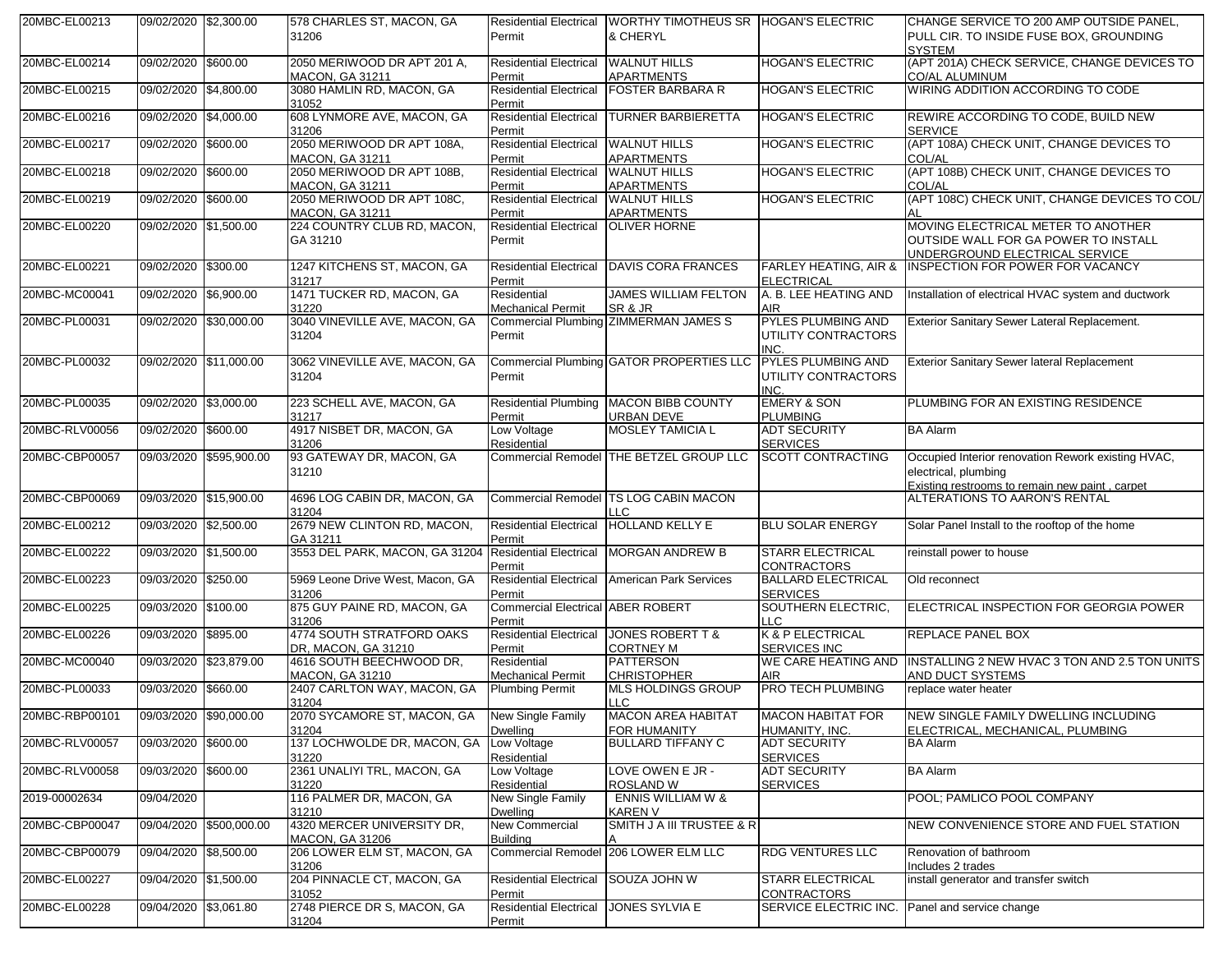| 20MBC-EL00230  | 09/04/2020 \$7,000.00 |                         | 103 TURNBERRY PARK, MACON,<br>GA 31210             | <b>Residential Electrical</b><br>Permit  | <b>BASHINSKI RANDALL</b>                      | <b>STARR ELECTRICAL</b><br><b>CONTRACTORS</b>         | install generator and transfer switch                                                    |
|----------------|-----------------------|-------------------------|----------------------------------------------------|------------------------------------------|-----------------------------------------------|-------------------------------------------------------|------------------------------------------------------------------------------------------|
| 20MBC-MC00042  | 09/04/2020 \$6,069.00 |                         | 4629 SPRUCEWOOD DR, MACON,                         | Residential                              | <b>JORDAN WILLIAM SR</b>                      | <b>BUCKY HOLLAND</b>                                  | 2.5 ton heat pump                                                                        |
|                |                       |                         | GA 31210                                           | <b>Mechanical Permit</b>                 |                                               | <b>HEATING &amp; AIR INC.</b>                         |                                                                                          |
| 20MBC-MC00043  | 09/04/2020 \$5,380.00 |                         | 123 LAGRANGE PL, MACON, GA                         | Residential                              | <b>TRIBBLE H LOWRY JR</b>                     | <b>BUCKY HOLLAND</b>                                  | 2.5 ton a/c, coil, furnace                                                               |
|                |                       |                         | 31210                                              | <b>Mechanical Permit</b>                 |                                               | HEATING & AIR INC.                                    |                                                                                          |
| 20MBC-MC00044  | 09/04/2020 \$4,100.00 |                         | 2451 INGLESIDE AVE, MACON, GA                      | Commercial                               | <b>JAMES KIMBERLY A &amp;</b>                 | <b>BUCKY HOLLAND</b>                                  | 3.5 ton a/c, and coil                                                                    |
|                |                       |                         | 31204                                              | <b>Mechanical Permit</b>                 |                                               | HEATING & AIR INC.                                    |                                                                                          |
| 20MBC-MC00045  | 09/04/2020 \$7,762.00 |                         | 4546 OLD CLUB RD, MACON, GA<br>31210               | Residential<br><b>Mechanical Permit</b>  | <b>MCLENDON</b><br><b>CHRISTOPHER L &amp;</b> | <b>BUCKY HOLLAND</b>                                  | 3.5 ton a/c, coil, furnace                                                               |
| 20MBC-MC00046  | 09/04/2020 \$4,875.00 |                         | 113 DAVID COLEY RD, MACON, GA Residential          |                                          | PEARCE KIBBY J &                              | HEATING & AIR INC.<br><b>BUCKY HOLLAND</b>            | 3 ton heat pump                                                                          |
|                |                       |                         | 31216                                              | <b>Mechanical Permit</b>                 | <b>JEANNE B</b>                               | HEATING & AIR INC.                                    |                                                                                          |
| 20MBC-MC00047  | 09/04/2020 \$6,845.00 |                         | 2027 JEFF DAVIS ST, MACON, GA                      | Residential                              | <b>BRANSHANMONY LLC</b>                       | <b>BUCKY HOLLAND</b>                                  | 3 ton gas package unit                                                                   |
|                |                       |                         | 31201                                              | <b>Mechanical Permit</b>                 |                                               | HEATING & AIR INC.                                    |                                                                                          |
| 20MBC-MC00048  | 09/04/2020 \$4,301.00 |                         | 273 MARYANNE DR, MACON, GA                         | Residential                              | REYNOLDS CHARLES E &                          | <b>BUCKY HOLLAND</b>                                  | 2 ton heat pump                                                                          |
|                |                       |                         | 31220                                              | <b>Mechanical Permit</b>                 |                                               | HEATING & AIR INC.                                    |                                                                                          |
| 20MBC-MC00049  | 09/04/2020 \$7,990.00 |                         | 1510 VIRGINIA AVE, MACON, GA                       | Residential                              | <b>MENDES CAROLYN &amp;</b>                   | <b>BUCKY HOLLAND</b>                                  | 2 ton heat pump                                                                          |
|                |                       |                         | 31204                                              | <b>Mechanical Permit</b>                 | MANDE-KAN                                     | HEATING & AIR INC.                                    |                                                                                          |
| 20MBC-MC00050  | 09/04/2020 \$4,700.00 |                         | 4656 LATTIMORE DR, MACON, GA<br>31210              | Residential                              | <b>HAROLD AND ELAINE</b><br><b>CRAFTER</b>    | <b>BUCKY HOLLAND</b>                                  | 3.5 ton a/c coil furnace                                                                 |
| 20MBC-MC00051  | 09/04/2020 \$8,925.00 |                         | 114 ASHFORD PARK, MACON, GA                        | <b>Mechanical Permit</b><br>Residential  | <b>PIERCE STEVEN J &amp;</b>                  | <b>HEATING &amp; AIR INC.</b><br><b>BUCKY HOLLAND</b> | 3 ton heat pump                                                                          |
|                |                       |                         | 31210                                              | <b>Mechanical Permit</b>                 | <b>ALLISON L</b>                              | <b>HEATING &amp; AIR INC.</b>                         |                                                                                          |
| 20MBC-MC00052  | 09/04/2020 \$6,310.00 |                         | 154 CARRIAGE WAY, MACON, GA                        | Residential                              | <b>WEINBERG NEAL &amp; DANA</b>               | <b>BUCKY HOLLAND</b>                                  | 2.5 ton a/c, coil, furnace                                                               |
|                |                       |                         | 31210                                              | <b>Mechanical Permit</b>                 |                                               | HEATING & AIR INC.                                    |                                                                                          |
| 20MBC-RBP00092 |                       | 09/04/2020 \$40,000.00  | 935 EDGEWOOD AVE, MACON, GA Residential Remodel    |                                          | <b>PINO ROSS</b>                              | KC CONSTRUCTION                                       | Interior and exterior work, Plumbing, Mechanical,                                        |
|                |                       |                         | 31201                                              |                                          |                                               | SERVICES INC.                                         | Electrical with 2 trades                                                                 |
| 20MBC-RBP00097 |                       | 09/04/2020 \$27,500.00  | 2347 MASON ST, MACON, GA 31206 Residential Remodel |                                          | <b>BELL WILLIE</b>                            | CLEAR SKY HOMES                                       | UPDATE AND REPAIR KITCHEN WITH NEW                                                       |
|                |                       |                         |                                                    |                                          |                                               |                                                       | CABINETRY, COUNTER TOPS, ADD DISHWASHER,                                                 |
|                |                       |                         |                                                    |                                          |                                               |                                                       | AND NEW APPLIANCES. REDO BATHROOM WITH                                                   |
|                |                       |                         |                                                    |                                          |                                               |                                                       | WALK IN SHOWER, NEW SINK AND TOILET. CAULK                                               |
| 20MBC-SGN00004 | 09/04/2020 \$1,677.00 |                         | 1548 rocky creek rd, macon, GA                     | <b>Sign Permit</b>                       | <b>Thomas Rhodes</b>                          | PALMETTO STATE                                        | AND PAINT INTERIOR AND EXTERIOR<br>Wall sign will read "Metro by T-Mobile" at 46.42 sqft |
|                |                       |                         | 31206                                              |                                          |                                               | LIGHTING SOLUTIONS                                    | instead of existing signage that reads "Metro PCS" at 35                                 |
|                |                       |                         |                                                    |                                          |                                               |                                                       | sqft. The tenant panel face will replaced and will read                                  |
|                |                       |                         |                                                    |                                          |                                               |                                                       | "Metro by T-Mobile" instead of the existing face that reads                              |
|                |                       |                         |                                                    |                                          |                                               |                                                       | "Metro PCS". The size of the tenant panel will remain the                                |
|                |                       |                         |                                                    |                                          |                                               |                                                       | same with a VO of 7.5 soft                                                               |
| 2019-00005321  | 09/08/2020            |                         | 985 PLANT ST BLDG #7 A&B,                          | New Single Family                        | <b>THE HOUSING</b>                            | <b>STAFFORD BUILDERS &amp;</b>                        | NEW DWELLING; GC-STAFFORD BUILDERS &                                                     |
|                |                       |                         | <b>MACON, GA 31201</b>                             | <b>Dwelling</b>                          | <b>AUTHORITY OF</b>                           | CONSULTANTS, INC.                                     | CONSULTANTS INC                                                                          |
|                |                       |                         |                                                    |                                          |                                               |                                                       | <b>INSPECTOR STEVE TAYLOR</b>                                                            |
| 2019-00005322  | 09/08/2020            |                         | 985 PLANT ST BLDG #8 A&B,                          | New Single Family                        | THE HOUSING                                   | <b>STAFFORD BUILDERS &amp;</b>                        | NEW DWELLING ; GC-STAFFORD BUILDERS &                                                    |
|                |                       |                         | <b>MACON, GA 31201</b>                             | <b>Dwelling</b>                          | <b>AUTHORITY OF</b>                           | CONSULTANTS, INC.                                     | CONSULTANTS INC                                                                          |
| 2020-00000043  | 09/08/2020            |                         | 112 DEER RUN DR, MACON, GA                         | <b>Residential Remodel</b>               | SONG NAXIN - YAN                              |                                                       | ADDITION (ELECTRICAL, MECHANICAL, PLUMBING);                                             |
|                |                       |                         | 31220                                              |                                          |                                               |                                                       | PAMELA CARROLL/HEATHER LEWULLIS                                                          |
|                |                       |                         |                                                    |                                          |                                               |                                                       |                                                                                          |
| 2020-00000619  | 09/08/2020            |                         | 4690 BROADWAY, MACON, GA                           | <b>Commercial Electrical</b>             | <b>HERTZ EQUIPMENT</b>                        |                                                       | CHANGE SERVICE; METRO POWER                                                              |
|                |                       |                         | 31206                                              | Permit                                   | <b>RENTAL CORP</b>                            |                                                       |                                                                                          |
| 20MBC-CBP00071 | 09/08/2020 \$9,500.00 |                         | 496 INDUSTRIAL WAY E, MACON,                       | Communication                            | <b>NYSTROM D SCOTT</b>                        | <b>BRYANT ELECTRIC</b>                                | Install (2) 2" conduits for future fiber optic cable                                     |
|                |                       |                         | GA 31217                                           | Tower - Upgrade                          |                                               |                                                       |                                                                                          |
| 20MBC-CBP00084 |                       | 09/08/2020 \$82,000.00  | 6751 HOUSTON RD, MACON, GA                         |                                          | Commercial Structure MIKADO BAPT CHURCH       |                                                       | STROUD AND COMPANY FOUNDATION ONLY FOR THE ADDITIONS TO                                  |
|                |                       |                         | 31216                                              |                                          |                                               |                                                       | MIKADO BAPTIST CHURCH                                                                    |
| 20MBC-CBP00085 |                       | 09/08/2020 \$665,000.00 | 6398 ZEBULON RD, MACON, GA                         | <b>New Commercial</b>                    | TEJAS PROPERTIES LLC                          | <b>J.W. SHUTTLESWORTH</b>                             | NEW CONVENIENCE STORE WITH FUEL CANOPY                                                   |
|                |                       |                         | 31220                                              | <b>Building</b>                          |                                               | <b>LLC</b>                                            | INCLUDING ELECTRICAL, MECHANICAL, AND                                                    |
| 20MBC-EL00229  | 09/08/2020 \$1,500.00 |                         | 330 ROGERS PLACE UNIT B.                           | <b>Residential Electrical</b>            | <b>Ebony Hampton</b>                          | ACE ELECTRICAL                                        | <b>PLUMBING</b><br>Upgrade service                                                       |
|                |                       |                         | Macon. GA 31204                                    | Permit                                   |                                               | <b>SERVICE</b>                                        |                                                                                          |
| 20MBC-EL00231  | 09/08/2020 \$4,000.00 |                         | 1244 EASTVIEW AVE, MACON, GA                       | <b>Residential Electrical</b>            | <b>JOHNSON-BAILEY</b>                         | <b>ACE ELECTRICAL</b>                                 | Re-wire house                                                                            |
|                |                       |                         | 31217                                              | Permit                                   | <b>SAMARIA</b>                                | <b>SERVICE</b>                                        |                                                                                          |
| 20MBC-EL00232  | 09/08/2020 \$200.00   |                         | 1413 Rocky Creek Road Unit B,                      | Commercial Electrical Blue Ridge Capitol |                                               | <b>METRO POWER</b>                                    | Vacancy permit needed to have GA Power reconnect                                         |
|                |                       |                         | Macon, GA 31206                                    | Permit                                   |                                               |                                                       | service. The grounding was done with 1413-A Rocky                                        |
|                |                       |                         |                                                    |                                          |                                               |                                                       | Creek Rd permit but 1413-B was never released.                                           |
| 20MBC-EL00233  | 09/08/2020 \$400.00   |                         | 1521 HURLEY CIR, MACON, GA                         | <b>Residential Electrical</b>            | <b>HILL MARCIA K</b>                          | <b>GRIGGERS ELECTRIC</b>                              | ALTERATIONS, REPLACE MAST AT AN EXISTING                                                 |
|                |                       |                         | 31206                                              | Permit                                   |                                               |                                                       | <b>RESIDENCE</b>                                                                         |
| 20MBC-EL00234  | 09/08/2020 \$400.00   |                         | 4323 MIKADO AVE, MACON, GA                         | <b>Residential Electrical</b>            | <b>WATSON CHOICE</b>                          | <b>GRIGGERS ELECTRIC</b>                              | ALTERATIONS, REPLACE MAST AT AN EXISTING                                                 |
|                |                       |                         | 31206                                              | Permit                                   |                                               |                                                       | <b>RESIDENCE</b>                                                                         |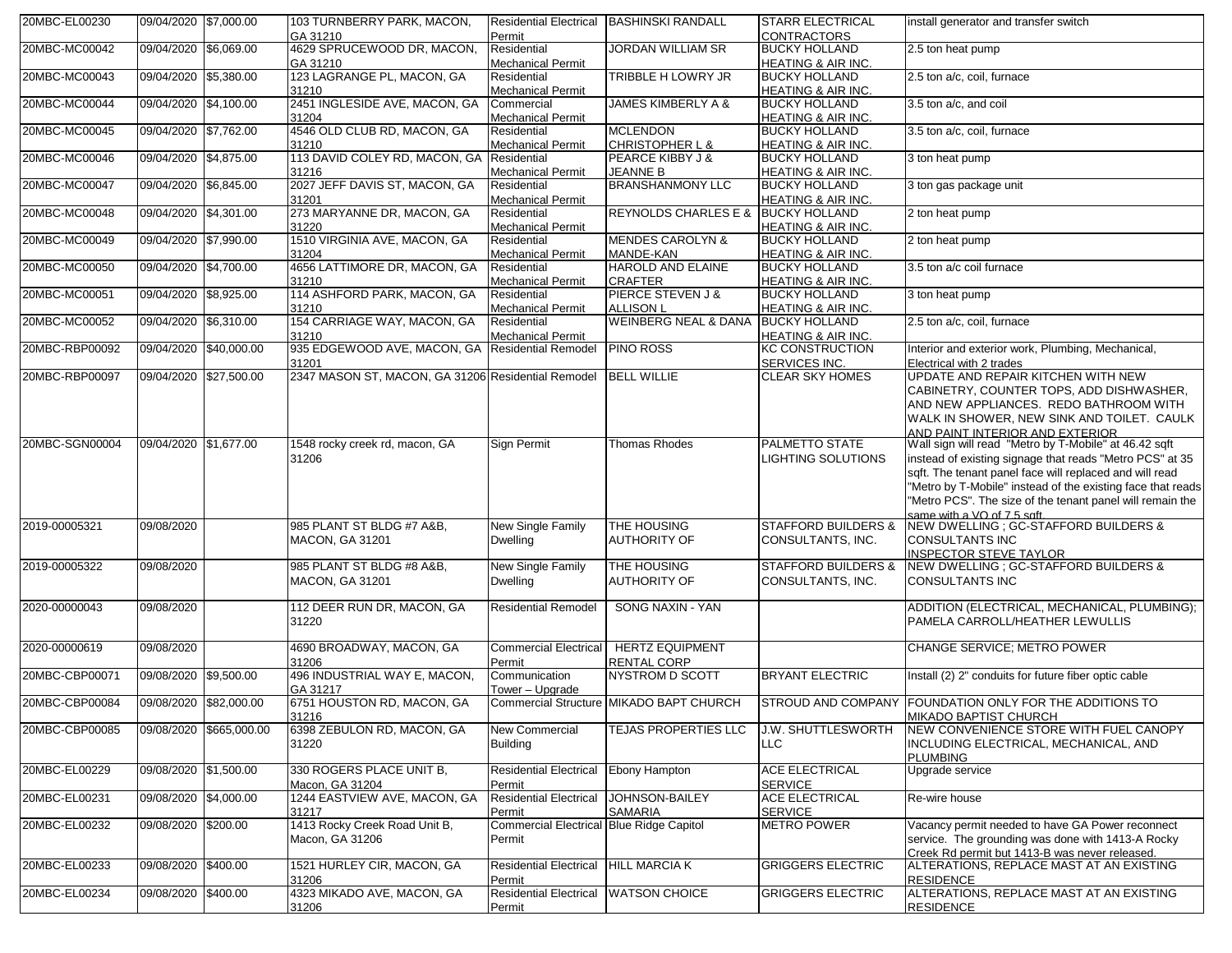| 20MBC-EL00235  | 09/08/2020 \$100.00    |                         | 775 ORMOND TERR, MACON, GA<br>31206                                     | <b>Residential Electrical</b>           | JAHAD MOHAMED J &                             |                                                       | <b>INSPECTION FOR POWER</b>                                                                                 |
|----------------|------------------------|-------------------------|-------------------------------------------------------------------------|-----------------------------------------|-----------------------------------------------|-------------------------------------------------------|-------------------------------------------------------------------------------------------------------------|
| 20MBC-MC00053  | 09/08/2020 \$4,840.00  |                         | 103 VILLAGE LN, MACON, GA 31204 Residential                             | Permit                                  | L MIMA<br><b>OLD POST REAL ESTATE</b>         | <b>BUCKY HOLLAND</b>                                  | <b>3 TON HEAT PUMP</b>                                                                                      |
|                |                        |                         |                                                                         | <b>Mechanical Permit</b>                | LLC.                                          | HEATING & AIR INC.                                    |                                                                                                             |
| 20MBC-MC00054  | 09/08/2020 \$5,480.00  |                         | 4368 DIXON RD, MACON, GA 31216                                          | Residential                             | DOW LESLIE W                                  | <b>BUCKY HOLLAND</b>                                  | 3.5 ton heat pump                                                                                           |
| 20MBC-MC00055  |                        | 09/08/2020 \$13,950.00  | 152 NEW ST, MACON, GA 31201                                             | <b>Mechanical Permit</b><br>Commercial  | <b>SPEARS ALPHIE</b>                          | HEATING & AIR INC.<br><b>BUCKY HOLLAND</b>            | 10 ton a/c coil, furnace                                                                                    |
|                |                        |                         |                                                                         | <b>Mechanical Permit</b>                |                                               | HEATING & AIR INC.                                    |                                                                                                             |
| 20MBC-MC00056  | 09/08/2020 \$4,340.00  |                         | 1015 MAGNOLIA ST, MACON, GA                                             | Residential                             | <b>JONES GRAHAM I</b>                         | <b>BUCKY HOLLAND</b>                                  | 3.5 ton condenser and coil                                                                                  |
|                |                        |                         | 31201                                                                   | <b>Mechanical Permit</b>                |                                               | HEATING & AIR INC.                                    |                                                                                                             |
| 20MBC-MC00057  | 09/08/2020 \$2,450.00  |                         | 4725 OXFORD RD, MACON, GA<br>31210                                      | Residential<br><b>Mechanical Permit</b> | SOLOMON STEPHEN M V                           | <b>BUCKY HOLLAND</b><br><b>HEATING &amp; AIR INC.</b> | condenser only                                                                                              |
| 20MBC-MC00059  | 09/08/2020 \$5,120.00  |                         | 126 ALEXANDRIA DR, MACON, GA                                            | Residential                             | <b>HUDSON JAHMARD</b>                         | <b>BUCKY HOLLAND</b>                                  | 3.5 ton a/c, coil, furnace                                                                                  |
|                |                        |                         | 31210                                                                   | <b>Mechanical Permit</b>                |                                               | HEATING & AIR INC.                                    |                                                                                                             |
| 20MBC-MC00064  |                        | 09/08/2020 \$11,000.00  | 1314 MARLOWE DR, MACON, GA<br>31210                                     | Residential<br><b>Mechanical Permit</b> | YARBROUGH N WAYNE &                           | <b>BUCKY HOLLAND</b><br><b>HEATING &amp; AIR INC.</b> | 4 ton 5 stage a/c coil, 80% furnace                                                                         |
| 20MBC-MC00065  | 09/08/2020 \$4,987.00  |                         | 6815 ZEBULON RD, MACON, GA                                              | Residential                             | <b>GAY RAY ERNEST &amp;</b>                   | <b>BUCKY HOLLAND</b>                                  | 3 ton a/c coil, 80% furnace                                                                                 |
|                |                        |                         | 31220                                                                   | Mechanical Permit                       | SHARON E                                      | HEATING & AIR INC.                                    |                                                                                                             |
| 20MBC-MC00066  | 09/08/2020 \$3,290.00  |                         | 707 ALLISON PARK, MACON, GA                                             | Residential                             | MILLER DONALD K &                             | <b>BUCKY HOLLAND</b>                                  | 12,000 btu mini- split                                                                                      |
| 20MBC-MC00067  | 09/08/2020 \$7,900.00  |                         | 31210<br>1884 CLINTON RD, MACON, GA                                     | <b>Mechanical Permit</b><br>Residential | <b>FRANCES P</b><br><b>ROBERTSON MARGIE L</b> | <b>HEATING &amp; AIR INC.</b><br><b>BUCKY HOLLAND</b> | 2-2.5 ton heat pump systems                                                                                 |
|                |                        |                         | 31211                                                                   | <b>Mechanical Permit</b>                |                                               | HEATING & AIR INC.                                    |                                                                                                             |
| 20MBC-MC00068  | 09/08/2020             | \$3,200.00              | 700 ALLISON PARK, MACON, GA                                             | Residential                             | EAVENSON C DOUGLAS & BUCKY HOLLAND            |                                                       | 70,000 btu 80% gas furnace                                                                                  |
| 20MBC-MC00069  |                        |                         | 31210<br>3780 NORTHSIDE DR, MACON, GA                                   | <b>Mechanical Permit</b>                | <b>SHIRLEY</b><br><b>SCGIV-MACON LLC</b>      | <b>HEATING &amp; AIR INC.</b>                         |                                                                                                             |
|                | 09/08/2020 \$8,075.00  |                         | 31210                                                                   | Residential<br><b>Mechanical Permit</b> |                                               | <b>BUCKY HOLLAND</b><br>HEATING & AIR INC.            | 5 ton gas package unit                                                                                      |
| 20MBC-MC00070  | 09/08/2020 \$5,139.00  |                         | 3809 DEAN DR, MACON, GA 31216                                           | Residential                             | <b>HURST TROY &amp; LETA Y</b>                | <b>BUCKY HOLLAND</b>                                  | 3.5 ton heat pump                                                                                           |
|                |                        |                         |                                                                         | <b>Mechanical Permit</b>                |                                               | HEATING & AIR INC.                                    |                                                                                                             |
| 20MBC-MC00071  | 09/08/2020 \$6,741.00  |                         | 2511 MONTPELIER AVE, MACON,<br>GA 31204                                 | Residential<br><b>Mechanical Permit</b> | <b>NIXON LEOLA</b>                            | <b>AIR MASTERS OF</b><br><b>MACON LLC</b>             | <b>INSTALL COMPLETE HVAC SYSTEM</b>                                                                         |
| 20MBC-PO00012  | 09/08/2020             | \$40,000.00             | 1107 ALMA DR, MACON, GA 31216                                           | Pool - Residential                      | <b>MOBLEY MAMIE A</b>                         | <b>MID-STATE POOLS</b>                                | Swimming Pool                                                                                               |
| 20MBC-RBP00102 |                        | 09/08/2020 \$265,000.00 | 6381 RIVOLI DR, MACON, GA 31210 New Single Family                       |                                         | <b>LENNINGTON MARTHA K</b>                    | <b>SCOTT CONSTRUCTION</b>                             | New home including 1 trade                                                                                  |
|                |                        |                         |                                                                         | <b>Dwelling</b>                         |                                               | LLC                                                   |                                                                                                             |
| 20MBC-RBP00103 |                        | 09/08/2020 \$50,000.00  | 7981 BETHEL CHURCH RD,<br><b>MACON, GA 31052</b>                        | Accessory Building .<br>Residential     | <b>RETA FRISANCHO</b>                         |                                                       | ACCESSORY BUILDING ON AN EXISTING<br>RESIDENCE INCLUDING ELECTRICAL, MECHANICAL,<br>PLUMBING, & LOW VOLTAGE |
| 20MBC-RLV00059 | 09/08/2020 \$600.00    |                         | 356 EAGLE RIDGE RD, MACON, GA Low Voltage                               |                                         | LEWIS RANDOLPH A &                            | <b>ADT SECURITY</b>                                   | <b>BA Alarm</b>                                                                                             |
|                |                        |                         | 31216                                                                   | Residential                             | <b>JANICE</b>                                 | <b>SERVICES</b>                                       |                                                                                                             |
| 20MBC-RLV00060 | 09/08/2020             | \$600.00                | 4608 SOUTH BEECHWOOD DR,<br><b>MACON, GA 31210</b>                      | Low Voltage<br>Residential              | <b>GATLIN RYAN E</b>                          | <b>ADT SECURITY</b><br><b>SERVICES</b>                | <b>BA Alarm</b>                                                                                             |
| 20MBC-RLV00061 | 09/08/2020 \$600.00    |                         | 512 CRISP ST UNIT B, MACON, GA                                          | Low Voltage                             | SIMMONS WILLIE JEAN -                         | <b>ADT SECURITY</b>                                   | <b>BA Alarm</b>                                                                                             |
|                |                        |                         | 31206                                                                   | Residential                             | EVA L                                         | <b>SERVICES</b>                                       |                                                                                                             |
| 20MBC-RLV00062 | 09/08/2020 \$600.00    |                         | 6539 YELLOWSTONE WAY                                                    | Low Voltage                             | <b>REEVES KEVIN M &amp;</b><br><b>TAMMY M</b> | <b>ADT SECURITY</b><br><b>SERVICES</b>                | <b>BA Alarm</b>                                                                                             |
| 20MBC-RLV00063 | 09/08/2020 \$600.00    |                         | Yellowstone Way, MACON, GA 31052 Residential<br>4256 SARDIS CHURCH RD,  | Low Voltage                             | <b>GILBERT KENNETH JR</b>                     | <b>ADT SECURITY</b>                                   | <b>BA Alarm</b>                                                                                             |
|                |                        |                         | <b>MACON, GA 31216</b>                                                  | Residential                             |                                               | <b>SERVICES</b>                                       |                                                                                                             |
| 20MBC-CBP00044 |                        | 09/09/2020 \$374,117.25 | 3876 Northside Dr., Macon, GA 31210 Commercial Remodel Element National |                                         |                                               | <b>COTTON COMMERCIAL</b>                              | Roof truss replacement, framing repairs, and full interior                                                  |
| 20MBC-EL00236  | 09/09/2020             | \$250.00                | 2490 GREENLEAF DR, MACON, GA Residential Electrical                     |                                         | Management<br>TO THE MAX PROPERTIES           | USA INC<br><b>BALLARD ELECTRICAL</b>                  | remodel. GC is including 4 trades.<br><b>RECONNECT</b>                                                      |
|                |                        |                         | 31206                                                                   | Permit                                  |                                               | <b>SERVICES</b>                                       |                                                                                                             |
| 20MBC-EL00237  | 09/09/2020 \$250.00    |                         | 3816 FRANCES DR, MACON, GA                                              | Residential Electrical TWOLANE LLC      |                                               | <b>BALLARD ELECTRICAL</b>                             | <b>RECONNECT</b>                                                                                            |
| 20MBC-EL00238  | 09/09/2020 \$250.00    |                         | 31206<br>4356 MARION AVE, MACON, GA                                     | Permit<br><b>Residential Electrical</b> | <b>DISPEL GROUP LLC</b>                       | <b>SERVICES</b><br><b>BALLARD ELECTRICAL</b>          | <b>RECONNECT</b>                                                                                            |
|                |                        |                         | 31206                                                                   | Permit                                  |                                               | <b>SERVICES</b>                                       |                                                                                                             |
| 20MBC-EL00239  | 09/09/2020             | \$250.00                | 1171 DEWEY ST, MACON, GA                                                | <b>Residential Electrical</b>           | SFH69 LLC                                     | <b>BALLARD ELECTRICAL</b>                             | <b>RECONNECT</b>                                                                                            |
| 20MBC-EL00245  | 09/09/2020 \$850.00    |                         | 31206<br>588 HATCHER PL, MACON, GA                                      | Permit<br><b>Residential Electrical</b> | <b>TISCHER ANNIE K</b>                        | <b>SERVICES</b><br><b>GENERAL SCIENTIFIC</b>          | REPAIR FIRE DAMAGE IN KITCHEN AND PANEL                                                                     |
|                |                        |                         | 31206                                                                   | Permit                                  |                                               |                                                       | UPGRADE                                                                                                     |
| 20MBC-EL00247  | 09/09/2020 \$500.00    |                         | 3581 MOGUL RD, MACON, GA<br>31217                                       | <b>Residential Electrical</b><br>Permit | JACKSON JOANN G                               | <b>GENERAL SCIENTIFIC</b>                             | INSTALL 200 AMP PANEL AND CARBON MONOXIDE/<br>SMOKE DETECTORS FOR AN EXISTING RESIDENCE                     |
|                |                        |                         |                                                                         |                                         |                                               |                                                       |                                                                                                             |
| 20MBC-RBP00105 | 09/09/2020 \$30,000.00 |                         | 336 BUFORD PL, MACON, GA 31204 Residential Remodel                      |                                         | <b>HAYES JACKSON</b>                          | <b>SOUTHEAST</b><br><b>RESTORATION GROUP</b>          | INTERIOR ALTERATIONS/RENOVATIONS ON AN                                                                      |
| 2019-00005722  | 09/10/2020             |                         | 1580 FLORENCE AVE, MACON, GA Residential Electrical                     |                                         | MURRAY JT - SARA S                            |                                                       | <b>EXISTING RESIDENCE INCLUDING ELECTRICAL AND</b><br><b>PLUMBING</b><br><b>REWIRE; GENERAL SCIENTIFIC</b>  |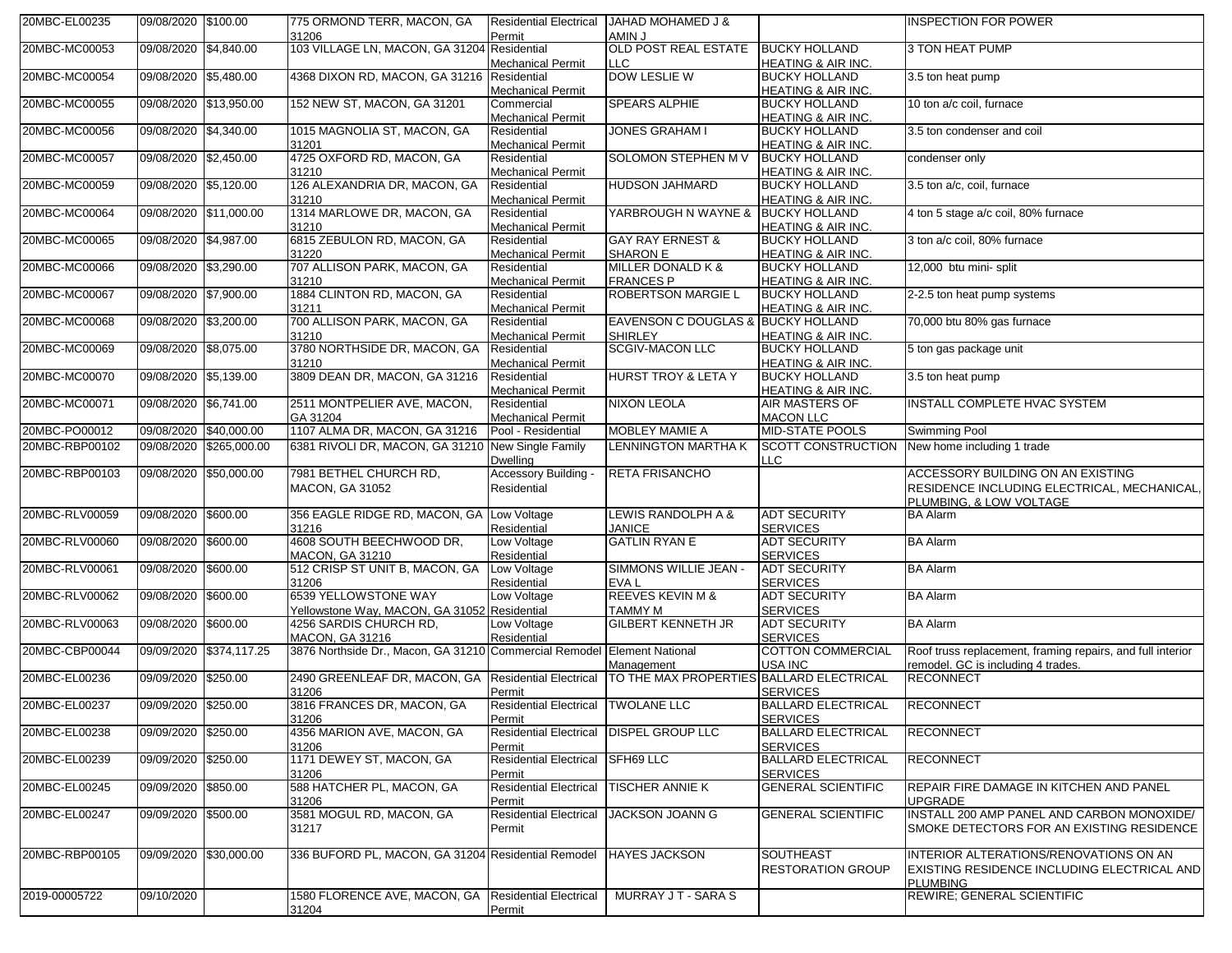| 20MBC-EL00246  | 09/10/2020 \$300.00    |                         | 1420 GRAY HWY APT# 103.<br><b>MACON, GA 31211</b>     | Permit                                               | Commercial Electrical GLENWOOD VILLAGE<br><b>APTS</b>          | J. R. HUNNICUTT                                                         | Fire Damage Repair in Kitchen.                                                                  |
|----------------|------------------------|-------------------------|-------------------------------------------------------|------------------------------------------------------|----------------------------------------------------------------|-------------------------------------------------------------------------|-------------------------------------------------------------------------------------------------|
| 20MBC-EL00248  | 09/10/2020 \$1,500.00  |                         | 655 WILL SCARLET WAY, MACON,<br>GA 31220              | <b>Residential Electrical</b><br>Permit              | <b>CARTER DANIEL N</b>                                         | <b>K &amp; P ELECTRICAL</b><br><b>SERVICES INC</b>                      | TREE DAMAGE AND CIRCUIT REPAIR                                                                  |
| 20MBC-EL00249  | 09/10/2020 \$5.000.00  |                         | 4335 LOG CABIN DR, MACON, GA<br>31206                 | <b>Residential Electrical</b><br>Permit              | <b>MARSHLAND</b><br><b>INVESTMENTS LLC</b>                     | <b>HOGAN'S ELECTRIC</b>                                                 | <b>REWIRE ACCORDING TO PRESENT ELECTRICAL</b><br><b>CODE</b>                                    |
| 20MBC-EL00250  | 09/10/2020 \$600.00    |                         | 3832 NAPIER AVE, MACON, GA<br>31204                   | <b>Residential Electrical</b><br>Permit              | <b>RICHARDSON RUDELL</b>                                       | <b>HOGAN'S ELECTRIC</b>                                                 | REPLACE METER BASE, SERVICE STACK,<br><b>GROUNDING SYSTEM</b>                                   |
| 20MBC-EL00251  | 09/10/2020             | \$450.00                | 3742 TRAVIS BLVD, MACON, GA<br>31206                  | <b>Residential Electrical</b><br>Permit              | MONTOLIVO LLC                                                  | <b>HOGAN'S ELECTRIC</b>                                                 | CHECK GROUNDING SYSTEM, SMOKE/CARBON<br>DETECTOR HARD WIRED                                     |
| 20MBC-EL00252  | 09/10/2020 \$475.00    |                         | 3175 BROWNELL AVE, MACON, GA<br>31206                 | <b>Residential Electrical</b><br>Permit              | DAVIS DEWEY JR                                                 | <b>HOGAN'S ELECTRIC</b>                                                 | REPLACE METER BASE, CHECK GROUNDING<br><b>SYSTEM</b>                                            |
| 20MBC-FR00021  | 09/10/2020 \$3,200.00  |                         | 1034 Gray Hwy, Macon, GA 31211                        | Fire Extinguishing<br>System                         | Cod Tail Seafood                                               | <b>ADVANCED FIRE</b><br><b>INSPECTION INC</b>                           | Fire Suppression System Install                                                                 |
| 20MBC-FR00022  | 09/10/2020 \$11,000.00 |                         | 9431 MCARRELL DR, MACON, GA<br>31216                  | Fire Alarm                                           | CENTRAL GA JOINT DEV<br><b>AUTH</b>                            | <b>MAJOR AND</b><br>ASSOCIATES, INC.                                    | NEW FIRE ALARM SYSTEM FOR ROBINS SOLAR<br><b>O&amp;M BUILDING</b>                               |
| 20MBC-MC00072  | 09/10/2020 \$4,920.00  |                         | 124 WESTCHESTER DR, MACON,<br>GA 31210                | Residential<br><b>Mechanical Permit</b>              | <b>TINKER PATRICIA S &amp;</b><br><b>JOHN F</b>                | <b>KEADLE HEATING &amp; AIR</b><br><b>CONDITON</b>                      | <b>COMPLETE HVAC INSTALLATION</b>                                                               |
| 20MBC-MC00073  | 09/10/2020 \$4,000.00  |                         | 570 MULBERRY ST, MACON, GA<br>31201                   | Commercial<br><b>Mechanical Permit</b>               | <b>GRIFFITH DOWNTOWN</b><br><b>INVESTMENT</b>                  | C & L MAINTENANCE<br>INC.                                               | INSTALL HOOD AT THE DUELING PIANO BAR                                                           |
| 20MBC-PL00036  | 09/10/2020 \$1,203.00  |                         | 7768 ZEBULON RD, Macon, GA<br>31220                   | Residential Plumbing Emmett Young<br>Permit          |                                                                | <b>JS WHITENER ENT</b>                                                  | water heater replacement                                                                        |
| 20MBC-RBP00104 |                        | 09/10/2020 \$218,480.00 | 109 Courtney Leigh Ln, MACON, GA<br>31204             | New Single Family<br><b>Dwelling</b>                 | Three Oaks Construction &<br>Development                       | <b>THREE OAKS</b><br><b>CONSTRUCTION AND</b><br>DEVELOPMENT, INC        | New residential SFD includes 4 trades                                                           |
| 2019-00002046  | 09/11/2020             |                         | 8285 LWR THOMASTON RD.<br>MACON, GA 31220             | New Single Family<br>Dwelling                        | <b>MOSELEY CHARLES</b><br>LANE                                 |                                                                         | PU-NEW SFD, BARN, FENCE; HOMEOWNER<br>RONNIE CLYDE BRADBERRY                                    |
| 20MBC-CLV00021 | 09/11/2020 \$600.00    |                         | 4294 INTERSTATE DR, MACON, GA Low Voltage             |                                                      | <b>HUGHES GREG</b>                                             | <b>ADT SECURITY</b>                                                     | APPROVED BY DANIEL BROWN<br><b>BA Alarm</b>                                                     |
| 20MBC-EL00240  | 09/11/2020 \$1,200.00  |                         | 31210<br>458 DAFFODIL ST APT E, MACON,                | Commercial<br><b>Residential Electrical</b>          | <b>FIRM INVESTMENT</b>                                         | <b>SERVICES</b><br><b>ALFREDO DANIEL</b>                                | Rewire Apt E                                                                                    |
| 20MBC-EL00241  | 09/11/2020 \$1,200.00  |                         | GA 31204<br>458 DAFFODIL ST APT F, MACON,             | Permit<br><b>Residential Electrical</b>              | <b>GROUP LLC</b><br><b>FIRM INVESTMENT</b>                     | <b>ALFREDO DANIEL</b>                                                   | Rewire Apt F                                                                                    |
| 20MBC-EL00242  | 09/11/2020 \$1,200.00  |                         | GA 31204<br>458 DAFFODIL ST APT G, MACON,             | Permit<br><b>Residential Electrical</b>              | <b>GROUP LLC</b><br><b>FIRM INVESTMENT</b>                     | <b>ALFREDO DANIEL</b>                                                   | Rewire Apt G                                                                                    |
| 20MBC-EL00243  | 09/11/2020 \$1,200.00  |                         | GA 31204<br>458 DAFFODIL ST APT H, MACON,<br>GA 31204 | Permit<br><b>Residential Electrical</b><br>Permit    | <b>GROUP LLC</b><br><b>FIRM INVESTMENT</b><br><b>GROUP LLC</b> | <b>ALFREDO DANIEL</b>                                                   | Rewire Apt H                                                                                    |
| 20MBC-MC00074  | 09/11/2020 \$6,000.00  |                         | 223 SCHELL AVE, MACON, GA<br>31217                    | Residential<br><b>Mechanical Permit</b>              | <b>MACON BIBB COUNTY</b><br><b>URBAN DEVE</b>                  | <b>AIR MASTERS OF</b><br><b>MACON LLC</b>                               | INSTALL COMPLETE HVAC SYSTEM AT AN EXISTING<br><b>RESIDENCE</b>                                 |
| 20MBC-PL00034  | 09/11/2020 \$1,100.00  |                         | 1336 LANCELOT LN, MACON, GA<br>31220                  | <b>Plumbing Permit</b>                               | <b>OATMAN MATHEW S</b>                                         | PRO TECH PLUMBING                                                       | replace water heater                                                                            |
| 20MBC-RBP00113 |                        | 09/11/2020 \$750,000.00 | 6500 BETHEL CHURCH RD,<br>MACON, GA 31052             | New Single Family<br>Dwelling                        | PRINCE PENNY D & JOEY                                          | <b>UPSHAW</b><br>CONSTRUCTION LLC                                       | New home construction                                                                           |
| 20MBC-RBP00114 | 09/11/2020 \$12,500.00 |                         | 109 ELLIS WAY, MACON, GA 31216                        | Accessory Building -<br>Residential                  | <b>RANDALL JOHNNIE L</b>                                       |                                                                         | ACCESSORY BUILDING FOR AN EXISTING<br><b>RESIDENCE</b>                                          |
| 20MBC-RDK00005 | 09/11/2020 \$12,000.00 |                         | 113 WATERS EDGE DR, MACON,<br>GA 31052                | Deck - Residential                                   | YARBROUGH CHARLES R EXPRESS SUNROOMS<br><b>III ETAL</b>        | OF MACON LLC                                                            | demo existing deck and build a new deck approx 600 sq<br>ft including 1 trade                   |
| 20MBC-CBP00036 | 09/14/2020             | \$200,000.00            | 5055 BROOKHAVEN RD, MACON,<br>GA 31206                | <b>Commercial Addition</b>                           | CHICK-FIL-A INC                                                | <b>HORIZON</b><br>CONSTRUCTION CO.                                      | DRIVE THROUGH MODIFICATIONS AT AN EXISTING<br>CFA #2270 EISENHOWER PARKWAY                      |
| 20MBC-EL00255  | 09/14/2020 \$1,000.00  |                         | 2789 Shefield Rd, Macon, GA 31204                     | <b>Residential Electrical Dicksie King</b><br>Permit |                                                                | <b>HUBBARD ELECTRIC</b>                                                 | Change out service                                                                              |
| 20MBC-FR00020  | 09/14/2020 \$6,000.00  |                         | 143 STATE ST, MACON, GA 31206                         | <b>Fire Sprinkler</b>                                | OLDE WOOD<br>PROPERTIES LLC                                    | <b>COMMERCIAL-</b><br><b>RESIDENTIAL FIRE</b><br><u>SPRINKLERS INC.</u> | ADD SPRINKLERS FOR OFFICE SHOWROOM<br>ADDITION FOR OLD WOOD PROPERTIES                          |
| 20MBC-RBP00120 |                        | 09/14/2020 \$115,500.00 | 919 ASH ST, MACON, GA 31201                           | New Single Family<br>Dwelling                        | MACON-BIBB CO LAND<br><b>BANK AUTH</b>                         | <b>YUN'S GENERAL</b><br><b>CONTRACTING</b>                              | NEW SINGLE FAMILY DWELLING INCLUDING<br>ELECTRICAL, LOW VOLTAGE, MECHANICAL,<br><b>PLUMBING</b> |
| 20MBC-EL00257  | 09/15/2020 \$4,000.00  |                         | 3284 CLUB DR, MACON, GA 31217                         | <b>Commercial Electrical MACON WATER</b><br>Permit   | <b>AUTHORITY</b>                                               | PITTS ELECTRIC CO.,<br>INC.                                             | REPLACING SERVICE POLE AT MACON WATER<br><b>AUTHORITY</b>                                       |
| 20MBC-EL00258  | 09/15/2020 \$2,000.00  |                         | 347 HAZEL STREET, MACON, GA<br>31201                  | <b>Commercial Electrical MACON WATER</b><br>Permit   | <b>AUTHORITY</b>                                               | PITTS ELECTRIC CO.,<br>INC.                                             | INSPECTING/GROUNDING SERVICE DISCONNECT                                                         |
| 20MBC-EL00259  | 09/15/2020 \$1,500.00  |                         | 3640 TRAVIS BLVD, MACON, GA<br>31206                  | <b>Residential Electrical</b><br>Permit              | <b>NSOEDO CHIKA</b>                                            |                                                                         | MOVING PANEL AND NEW SERVICE                                                                    |
| 20MBC-EL00260  | 09/15/2020 \$800.00    |                         | 3631 HAROLD RD, MACON, GA<br>31217                    | <b>Residential Electrical</b><br>Permit              | WOODFORD BETTY J                                               | SERVICE ELECTRIC INC.                                                   | Replace mast pipe                                                                               |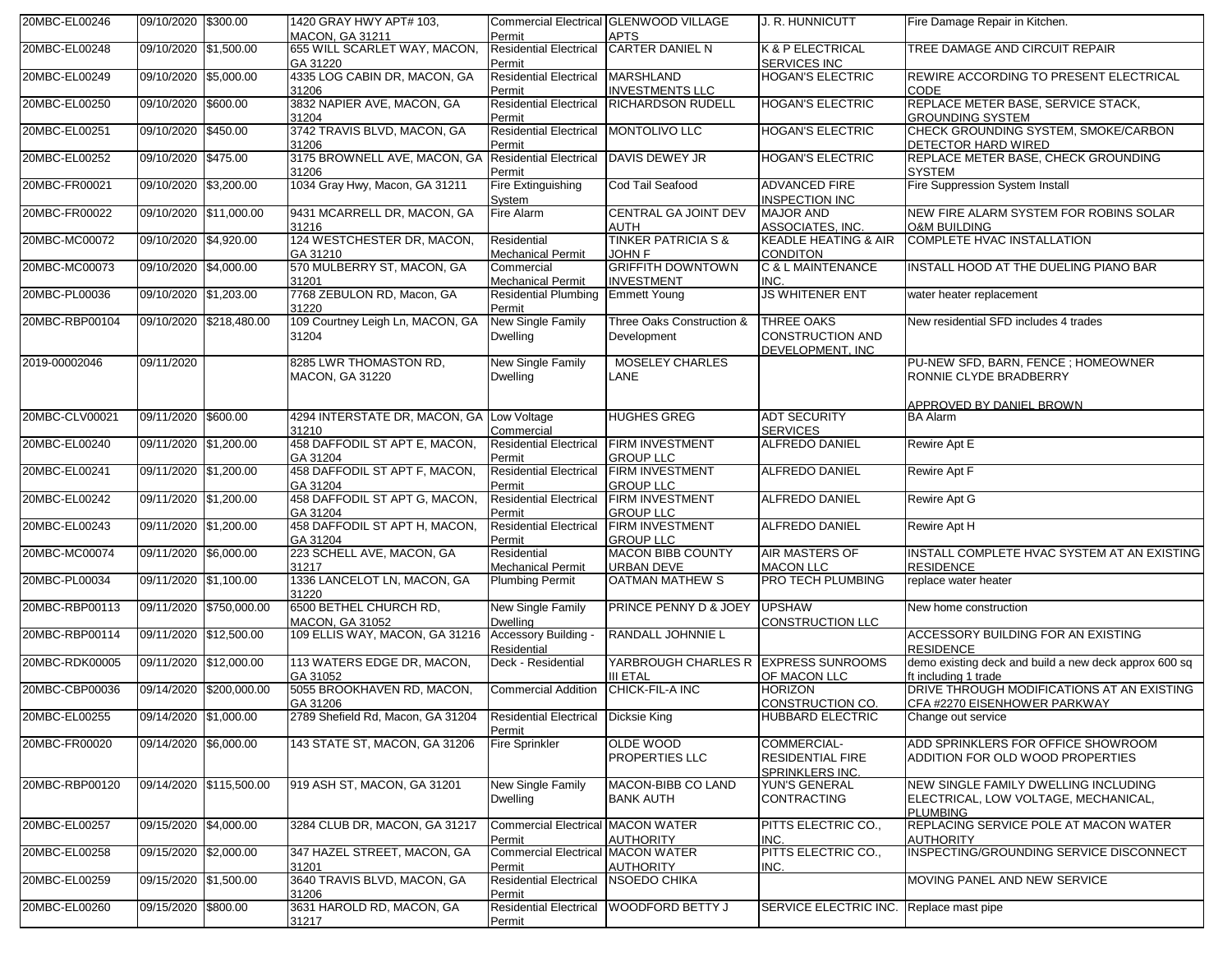| 20MBC-EL00261  | 09/15/2020 \$415.00    |                         | 860 WALLACE RD, MACON, GA<br>31217                                | <b>Residential Electrical</b><br>Permit               | ANTHONY AND ANTHONY GENERAL SCIENTIFIC<br><b>INC</b> |                                                                  | ALTERATIONS TO AN EXISTING RESIDENCE                                                                                                                                                                                |
|----------------|------------------------|-------------------------|-------------------------------------------------------------------|-------------------------------------------------------|------------------------------------------------------|------------------------------------------------------------------|---------------------------------------------------------------------------------------------------------------------------------------------------------------------------------------------------------------------|
| 20MBC-RBP00107 | 09/15/2020 \$94,000.00 |                         | 322 MONROE ST, MACON, GA<br>31201                                 | New Single Family<br><b>Dwelling</b>                  | <b>DEPARTMENT OF</b><br><b>TRANSPORTATION</b>        | <b>STAFFORD BUILDERS &amp;</b><br><b>CONSULTANTS, INC.</b>       | NEW SFD INCLUDES 4 TRADES                                                                                                                                                                                           |
| 20MBC-RBP00109 |                        | 09/15/2020 \$100,000.00 | 321 MADISON ST, MACON, GA<br>31201                                | New Single Family<br><b>Dwelling</b>                  | <b>DEPARTMENT OF</b><br><b>TRANSPORTATION</b>        | <b>STAFFORD BUILDERS &amp;</b><br>CONSULTANTS, INC               | NEW SFD INCLUDES 4 TRADES                                                                                                                                                                                           |
| 20MBC-RBP00110 |                        | 09/15/2020 \$100,000.00 | 338 MONROE ST, MACON, GA<br>31201                                 | New Single Family<br><b>Dwelling</b>                  | <b>DEPARTMENT OF</b><br><b>TRANSPORTATION</b>        | <b>STAFFORD BUILDERS &amp;</b><br><b>CONSULTANTS, INC.</b>       | <b>NEW SFD INCLUDES 4 TRADES</b>                                                                                                                                                                                    |
| 20MBC-RBP00115 |                        | 09/15/2020 \$120,000.00 | 865 FIELDSTONE DR, MACON, GA<br>31210                             | <b>Residential Addition</b>                           | <b>VERNON SHANNON G</b>                              | <b>LLC</b>                                                       | WES WALKER BUILDERS add \$ft to porch to allow room for elevator, trash chute,<br>fireplace.<br>also add 8x10 addition to enlarge bedroom and create                                                                |
| 20MBC-RBP00121 | 09/15/2020 \$4,200.00  |                         | 4056 MEADOWBROOK DR,<br><b>MACON, GA 31204</b>                    | <b>Residential Remodel</b>                            | <b>SMITH KEN</b>                                     | <b>BHI HOME</b><br><b>IMPROVEMENT/BHI</b><br><b>CONSTRUCTION</b> | butlers.pantry.including.2.trades.<br>INTERIOR ALTERATIONS/RENOVATIONS-KITCHEN<br><b>GREASE FIRE (NO STRUCTURAL DAMAGE)</b>                                                                                         |
| 20MBC-RBP00122 | 09/15/2020 \$79,918.00 |                         | 223 SCHELL AVE, MACON, GA<br>31217                                | <b>Residential Remodel</b>                            | <b>MACON BIBB COUNTY</b><br><b>URBAN DEVE</b>        | <b>SHERIDAN</b><br><b>CONSTRUCTION</b><br><b>COMPANY</b>         | INTERIOR ALTERATIONS/ RENOVATIONS TO AN<br><b>EXISTING RESIDENCE</b>                                                                                                                                                |
| 20MBC-RBP00123 | 09/15/2020 \$3,000.00  |                         | 612 BROOKS ST, MACON, GA<br>31204                                 | <b>Residential Addition</b>                           | <b>BRYANT ASHLEY</b><br><b>CAMERON</b>               |                                                                  | ADDITION TO AN EXISTING RESIDENCE INCLUDING<br><b>ELECTRICAL</b>                                                                                                                                                    |
| 2019-00002664  | 09/16/2020             |                         | 4069 LIBERTY ESTATES DR,<br><b>MACON, GA 31216</b>                | Occupancy                                             | <b>WJH LLC</b>                                       |                                                                  | NEW SFD-1601 HTD, 443 UNHTD SF; WADE JURNEY<br>HOMES, INC                                                                                                                                                           |
| 20MBC-DM00004  | 09/16/2020 \$7.000.00  |                         | 8925 THOMASTON RD, MACON, GA Demolition<br>31220                  |                                                       | <b>STENSON MARSHALL &amp;</b><br><b>MARY F</b>       | <b>SOUTHERN</b><br><b>DIRTWORKS, LLC</b>                         | RESIDENTIAL DEMOLITION OF ENTIRE STRUCTURE                                                                                                                                                                          |
| 20MBC-DM00005  | 09/16/2020 \$6,000.00  |                         | 9435 MCARRELL DR, MACON, GA<br>31216                              | Demolition                                            | Middle Georgia Regional<br>Commission                | <b>SOUTHERN</b><br><b>DIRTWORKS, LLC</b>                         | RESIDENTIAL DEMOLITON OF THE ENTIRE<br><b>STRUCTURE</b>                                                                                                                                                             |
| 20MBC-EL00244  | 09/16/2020 \$250.00    |                         | 1213 AUBURN DR, MACON, GA<br>31206                                | Residential Electrical SFH69 LLC<br>Permit            |                                                      | <b>BALLARD ELECTRICAL</b><br><b>SERVICES</b>                     | <b>RECONNECT</b>                                                                                                                                                                                                    |
| 20MBC-EL00254  | 09/16/2020 \$334.00    |                         | 3309 HOLLEY RD, MACON, GA<br>31052                                | <b>Commercial Electrical TIMBERLAKE LLP</b><br>Permit |                                                      | SERVICE ELECTRIC INC.                                            | Inspection to have power reconnected (this should be<br>3317 Holley Rd but on lot 3309)                                                                                                                             |
| 20MBC-EL00256  | 09/16/2020 \$800.00    |                         | 7531 INDUSTRIAL HWY, MACON,<br>GA 31216                           | Permit                                                | Commercial Electrical CAPITOL MATERIALS INC          | <b>SERVICE ELECTRIC INC.</b>                                     | Communications conduit and receptacle                                                                                                                                                                               |
| 20MBC-EL00262  |                        | 09/16/2020 \$20,000.00  | SR74 @ I75 SB Exit Ramp, Macon,<br>GA 31204                       | <b>Commercial Electrical GDOT</b><br>Permit           |                                                      | LLC                                                              | WILBURN ENGINEERING, We are building a traffic signal on SR74 at the I75 SB<br>Exit Ramp. I will need an address assigned for the<br>controller cabinet and to allow GA Power to tap our power<br>after inspection. |
| 20MBC-EL00263  | 09/16/2020 \$3,000.00  |                         | 2347 MASON ST, MACON, GA 31206 Residential Electrical BELL WILLIE | Permit                                                |                                                      | <b>J&amp;I CORDON ELECTRIC</b><br><b>LLC</b>                     | <b>REMODELING HOME</b>                                                                                                                                                                                              |
| 20MBC-EL00264  | 09/16/2020 \$500.00    |                         | 534 BARTLETT ST, MACON, GA<br>31204                               | <b>Residential Electrical</b><br>Permit               | <b>MACON BARTLETT LLC</b>                            | M.L. DAVIDSON<br><b>ELECTRIC</b>                                 | Need inspection to get power turned on.                                                                                                                                                                             |
| 20MBC-EL00265  | 09/16/2020 \$500.00    |                         | 550 BARTLETT ST, MACON, GA<br>31204                               | <b>Residential Electrical</b><br>Permit               | <b>MACON BARTLETT LLC</b>                            | M.L. DAVIDSON<br><b>ELECTRIC</b>                                 | Need electric inspection to get power turned on.                                                                                                                                                                    |
| 20MBC-PO00013  | 09/16/2020 \$36,000.00 |                         | 700 ANSLEY CT, MACON, GA 31220 Pool - Residential                 |                                                       | SHIELDS JOHN D &<br><b>STEPHANIE M</b>               |                                                                  | Install an 800 square foot gunite swimming pool                                                                                                                                                                     |
| 20MBC-RBP00111 |                        | 09/16/2020 \$100,000.00 | 107 REDHILL BLVD, MACON, GA<br>31216                              | New Single Family<br><b>Dwelling</b>                  | <b>NEDA INVESTMENTS LLC</b>                          | <b>NBC HOMES AT</b><br>GOODALL WOODS, LLC                        | Single Family - New Home - 3 Trades                                                                                                                                                                                 |
| 20MBC-RBP00112 |                        | 09/16/2020 \$110,000.00 | 109 REDHILL BLVD, MACON, GA<br>31216                              | New Single Family<br><b>Dwelling</b>                  | <b>NEDA INVESTMENTS LLC</b>                          | <b>NBC HOMES AT</b><br>GOODALL WOODS, LLC                        | New Construction - Single Family - 3 Trades                                                                                                                                                                         |
| 20MBC-RBP00116 |                        | 09/16/2020 \$100,000.00 | 115 REDHILL BLVD, MACON, GA<br>31216                              | New Single Family<br><b>Dwelling</b>                  | <b>NEDA INVESTMENTS LLC</b>                          | <b>NBC HOMES AT</b><br>GOODALL WOODS, LLC                        | Single Family - New Construction - 3 Trades                                                                                                                                                                         |
| 20MBC-RBP00117 |                        | 09/16/2020 \$100,000.00 | 117 REDHILL BLVD, MACON, GA<br>31216                              | New Single Family<br>Dwelling                         | NEDA INVESTMENTS LLC                                 | <b>NBC HOMES AT</b><br>GOODALL WOODS, LLC                        | Single Family New Construction - 3 Trades                                                                                                                                                                           |
| 20MBC-RBP00118 |                        | 09/16/2020 \$169,000.00 | 119 REDHILL BLVD, MACON, GA<br>31216                              | New Single Family<br><b>Dwelling</b>                  | <b>NEDA INVESTMENTS LLC</b>                          | <b>NBC HOMES AT</b><br>GOODALL WOODS, LLC                        | Single Family New Construction including 3 trades                                                                                                                                                                   |
| 20MBC-RBP00119 |                        | 09/16/2020 \$169,000.00 | 121 REDHILL BLVD, MACON, GA<br>31216                              | New Single Family<br><b>Dwelling</b>                  | <b>NEDA INVESTMENTS LLC</b>                          | <b>NBC HOMES AT</b><br>GOODALL WOODS, LLC                        | Single Family New Construction - 3 Trades                                                                                                                                                                           |
| 20MBC-RLV00064 | 09/16/2020 \$600.00    |                         | 108 DUSKMOORE PL, MACON, GA<br>31220                              | Low Voltage<br>Residential                            | <b>KING SEAN DOUGLAS</b>                             | <b>ADT SECURITY</b><br><b>SERVICES</b>                           | <b>BA Alarm</b>                                                                                                                                                                                                     |
| 20MBC-RLV00065 | 09/16/2020 \$600.00    |                         | 425 VISTA CIR, MACON, GA 31204                                    | Low Voltage<br>Residential                            | <b>ONEAL RUSSELL G</b>                               | <b>ADT SECURITY</b><br><b>SERVICES</b>                           | <b>BA Alarm</b>                                                                                                                                                                                                     |
| 20MBC-RLV00066 | 09/16/2020 \$600.00    |                         | 2453 VIVIAN DR, MACON, GA 31206 Low Voltage                       | Residential                                           | <b>SCOTT JARED N</b>                                 | <b>ADT SECURITY</b><br><b>SERVICES</b>                           | <b>BA Alarm</b>                                                                                                                                                                                                     |
| 20MBC-RLV00067 | 09/16/2020 \$600.00    |                         | 7166 BENJIE DR, MACON, GA 31216 Low Voltage                       | Residential                                           | ROMERO GUSTAVO A &<br>DIEDRA Y                       | <b>ADT SECURITY</b><br><b>SERVICES</b>                           | <b>BA Alarm</b>                                                                                                                                                                                                     |
| 20MBC-RLV00068 | 09/16/2020 \$600.00    |                         | 4025 LIBERTY ESTATES DR.<br><b>MACON, GA 31216</b>                | Low Voltage<br>Residential                            | WJH LLC                                              | <b>ADT SECURITY</b><br><b>SERVICES</b>                           | <b>BA Alarm</b>                                                                                                                                                                                                     |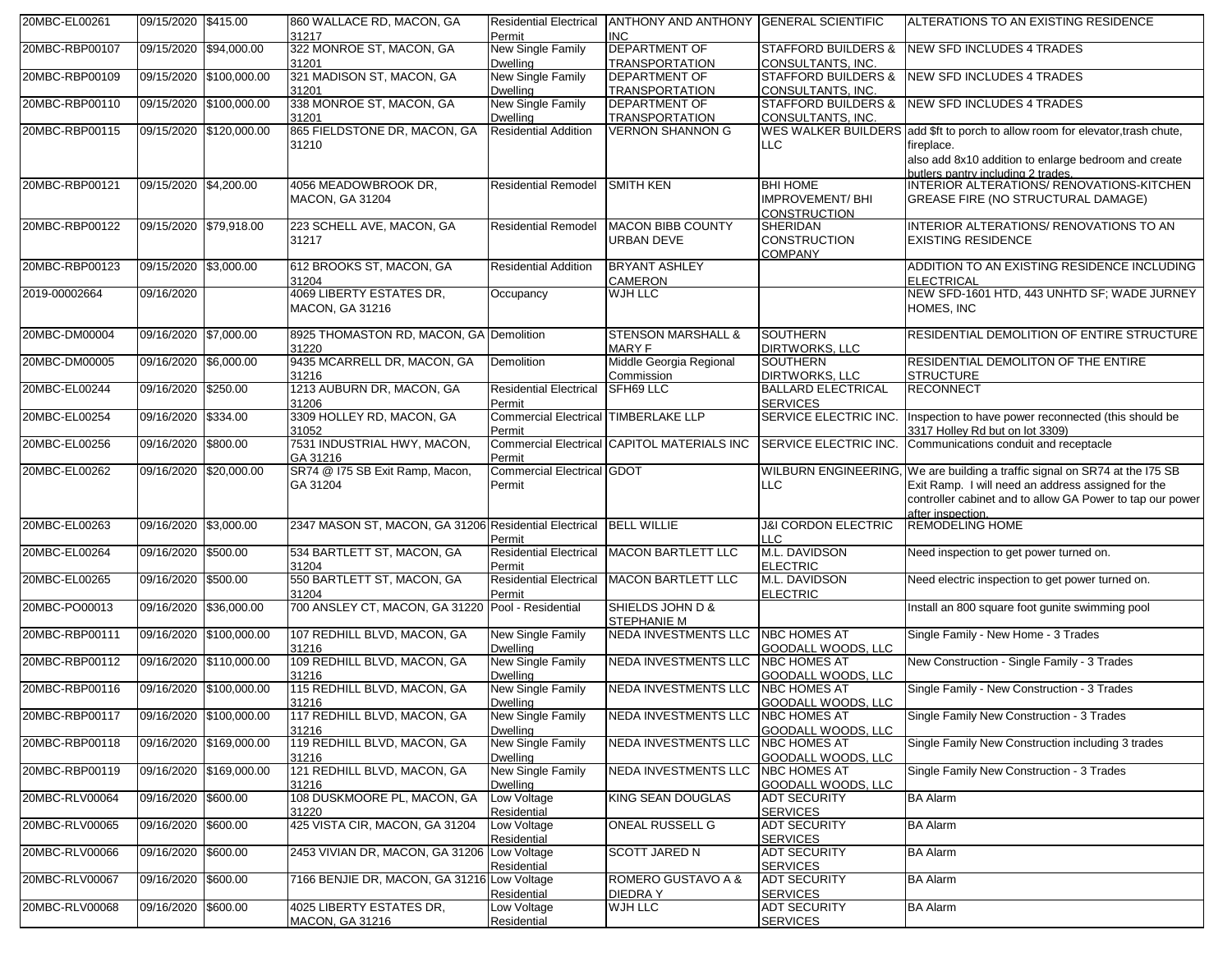| 20MBC-RLV00069 | 09/16/2020 \$600.00    |                         | 4696 LOG CABIN DR STE A,<br><b>MACON, GA 31204</b>                                         | Low Voltage<br>Residential                    | TS LOG CABIN MACON<br>LLC.                                           | <b>ADT SECURITY</b><br><b>SERVICES</b>     | <b>BA Alarm</b>                                                                                                 |
|----------------|------------------------|-------------------------|--------------------------------------------------------------------------------------------|-----------------------------------------------|----------------------------------------------------------------------|--------------------------------------------|-----------------------------------------------------------------------------------------------------------------|
| 20MBC-RO00004  | 09/16/2020 \$13,000.00 |                         | 154 MCCLAIN CIR, MACON, GA                                                                 | <b>Residential Reroof</b>                     | <b>BROWN SHANNON &amp;</b>                                           | <b>PLATINUM ROOFING</b>                    | Removal of existing shingled roof, replacement of new                                                           |
|                |                        |                         | 31216                                                                                      |                                               | <b>WANDA</b>                                                         |                                            | roof including felt, ice and water barrier, shingles, OSB                                                       |
|                |                        |                         |                                                                                            |                                               |                                                                      |                                            | boards if needed, starter shingles, ridge vent, and drip                                                        |
| 2020-00000177  | 09/17/2020             |                         | 379 THIRD ST, MACON, GA 31210                                                              | <b>Commercial Remodel</b>                     |                                                                      |                                            | edge.<br>INT. DEVELOPMENT: ROBBIE VERNON AMBER                                                                  |
|                |                        |                         |                                                                                            |                                               |                                                                      |                                            | <b>CONSTRUCTION SERVICES</b>                                                                                    |
| 20MBC-CBP00051 | 09/17/2020 \$20,000.00 |                         | 3101 HILLCREST AVE, MACON, GA Commercial Remodel AMERSON PROPERTIES<br>31204               |                                               | LTD                                                                  |                                            | WAREHOUSE FOR OPTIMAL SANE LLC PROJECT                                                                          |
| 20MBC-CBP00076 |                        | 09/17/2020 \$100,000.00 | 5955 ZEBULON RD, MACON, GA                                                                 | Commercial Remodel WAL-MART REAL              |                                                                      | <b>PRIME RETAIL</b>                        | Interior: Addition of reach in coolers and re-allocation of                                                     |
|                |                        |                         | 31210                                                                                      |                                               | <b>BUSINESS TRUST</b>                                                | SERVICES, INC.                             | more interior storage space for Online Grocery Pickup                                                           |
|                |                        |                         |                                                                                            |                                               |                                                                      |                                            | program.                                                                                                        |
|                |                        |                         |                                                                                            |                                               |                                                                      |                                            | Exterior: Re-allocation and re-striping of parking stalls for                                                   |
|                |                        |                         |                                                                                            |                                               |                                                                      |                                            | Online Grocery Pickup program.<br>Includes 3 trades                                                             |
| 20MBC-CBP00088 | 09/17/2020 \$25,000.00 |                         | 5511 FORSYTH RD, MACON, GA                                                                 | <b>Commercial Addition</b>                    | <b>MACON WATER</b>                                                   | ERICSSON, INC.                             | Water Tank mounted equipment to be removed: 6                                                                   |
|                |                        |                         | 31210                                                                                      |                                               | <b>AUTHORITY</b>                                                     |                                            | existing antennas, 3 COVPS, 12 RRUs, 3 hybrid cables.                                                           |
|                |                        |                         |                                                                                            |                                               |                                                                      |                                            | Adding back-3 new antennas, 6 RRUs and 3 new HCS2.0                                                             |
|                |                        |                         |                                                                                            |                                               |                                                                      |                                            | hybrid cables. Ground based equipment: removing                                                                 |
|                |                        |                         |                                                                                            |                                               |                                                                      |                                            | obsolete cabinets and racks and replacing with 1 new<br>rack. No increase in height or increase in ground space |
|                |                        |                         |                                                                                            |                                               |                                                                      |                                            | heniunen                                                                                                        |
| 20MBC-CBP00089 | 09/17/2020 \$25.000.00 |                         | 4065 FORSYTH RD, MACON, GA                                                                 | <b>Commercial Addition</b>                    | <b>MACON WATER</b>                                                   | ERICSSON, INC.                             | Water Tank mounted equipment to be removed: 6                                                                   |
|                |                        |                         | 31210                                                                                      |                                               | <b>AUTHORITY</b>                                                     |                                            | antennas, 12 RRUs and adding back-6 new antennas, 6                                                             |
|                |                        |                         |                                                                                            |                                               |                                                                      |                                            | new RRUs, 1 HCS2.0 hybrid cable. Ground based                                                                   |
|                |                        |                         |                                                                                            |                                               |                                                                      |                                            | modifications-removing existing obsolete equipment<br>cabinets/racks and replacing with 1 new HPL3 cabinet      |
|                |                        |                         |                                                                                            |                                               |                                                                      |                                            | and 1 new SB3 cabinet. No increase in height or                                                                 |
|                |                        |                         |                                                                                            |                                               |                                                                      |                                            |                                                                                                                 |
| 20MBC-EL00267  | 09/17/2020 \$200.00    |                         | 268 ALBERMARLE PL, MACON, GA Residential Electrical TAYLOR KIRK S & TERESA J. R. HUNNICUTT |                                               |                                                                      |                                            | expansion of ground space required<br>METER CHANGE OUT/ OUTSIDE SERVICE                                         |
| 20MBC-EL00268  | 09/17/2020 \$750.00    |                         | 31204<br>7979 N E INDUSTRIAL BLVD,                                                         | Permit<br>Commercial Electrical PANAPRINT INC |                                                                      | SERVICE ELECTRIC INC.                      | Communications conduit                                                                                          |
|                |                        |                         | <b>MACON, GA 31216</b>                                                                     | Permit                                        |                                                                      |                                            |                                                                                                                 |
| 20MBC-MC00085  | 09/17/2020 \$13,000.00 |                         | 1001 WALNUT ST, MACON, GA                                                                  | Commercial                                    | <b>KENT LISA L</b>                                                   | <b>MIDDLE GEORGIA</b>                      | 2- New air cond & gas furnaces. New ducts.                                                                      |
|                |                        |                         | 31201                                                                                      | <b>Mechanical Permit</b>                      |                                                                      | <b>HEATING &amp; AIR LLC</b>               |                                                                                                                 |
| 20MBC-PL00040  | 09/17/2020 \$38,000.00 |                         | 5988 MT PLEASANT CHURCH RD,                                                                | Residential Plumbing CARR TAMI M              |                                                                      |                                            | RICKY HEATH PLUMBING Installing new sewer service                                                               |
| 2020-00000003  | 09/18/2020             |                         | <b>MACON, GA 31052</b><br>3080 HAMLIN RD, MACON, GA                                        | Permit<br><b>Residential Remodel</b>          | <b>FOSTER BARBARA R</b>                                              |                                            | ADDITION (ELECTRICAL, MECHANICAL, PLUMBING);                                                                    |
|                |                        |                         | 31052                                                                                      |                                               |                                                                      |                                            | <b>BARBARA FOSTER</b>                                                                                           |
| 2020-00000095  | 09/18/2020             |                         | 335 BUFORD PL, MACON, GA 31204 Residential Electrical                                      |                                               | <b>WILLINGHAM BARRY E &amp;</b>                                      |                                            | REWIRE; KEN GORDON ELECTRIC                                                                                     |
|                |                        |                         |                                                                                            | Permit                                        | . В                                                                  |                                            |                                                                                                                 |
| 20MBC-CBP00096 |                        | 09/18/2020 \$130,456.00 | 5080 RIVERSIDE DR SUITE 800,                                                               | Commercial Remodel THE HIGBEE CO              |                                                                      |                                            | CDI CONTRACTORS LLC PARTIAL INTERIOR REMODEL OF THE DILLARD'S AT                                                |
|                |                        |                         | <b>MACON, GA 31210</b>                                                                     |                                               |                                                                      |                                            | THE SHOPS AT RIVER CROSSING INCLUDING<br><b>ELECTRICAL</b>                                                      |
| 20MBC-DM00003  | 09/18/2020 \$12,000.00 |                         | 974 HIGH ST, MACON, GA 31201                                                               | <b>Demolition</b>                             | <b>SPILLERS CHARLES S</b>                                            | <b>GEORGIA ARTISAN, LLC</b>                | Demolition and removal of debris                                                                                |
| 20MBC-EL00224  | 09/18/2020 \$100.00    |                         | 847 NEWBERG AVE, MACON, GA                                                                 | <b>Residential Electrical</b>                 | <b>NGUYEN ROBERT</b>                                                 |                                            | ELECTRICAL INSPECTION PERMIT FOR POWER RE-                                                                      |
|                |                        |                         | 31206                                                                                      | Permit                                        |                                                                      |                                            | <b>HOOK UP BY GEORGIA POWER</b>                                                                                 |
| 20MBC-EL00266  | 09/18/2020 \$2,500.00  |                         | 1071 SOUTH PINE KNOLL DR.                                                                  |                                               | Residential Electrical RIDGEWAY THOMAS H -                           | <b>STARR ELECTRICAL</b>                    | replace service and panel                                                                                       |
| 20MBC-EL00269  | 09/18/2020 \$350.00    |                         | <b>MACON, GA 31204</b><br>1806 LULLWATER PL, MACON, GA                                     | Permit                                        | <b>ALICE B</b><br><b>Residential Electrical MCLAIN LOIS SCHRADER</b> | <b>CONTRACTORS</b><br>DONNELLY'S COMFORT   | <b>REPLACE MAST AT EXISTING RESIDENCE</b>                                                                       |
|                |                        |                         | 31211                                                                                      | Permit                                        |                                                                      | <b>SERVICES</b>                            |                                                                                                                 |
| 20MBC-EL00270  | 09/18/2020 \$300.00    |                         | 1372 GRAY HWY, MACON, GA                                                                   | <b>Commercial Electrical EAST BAY CAPITAL</b> |                                                                      | STARR ELECTRICAL                           | inspect to restore power per Ga Power                                                                           |
|                |                        |                         | 31211                                                                                      | Permit                                        | <b>PARTNERS II</b>                                                   | <b>CONTRACTORS</b>                         |                                                                                                                 |
| 20MBC-EL00271  | 09/18/2020 \$1,000.00  |                         | 1120 SMITH ST, MACON, GA 31217                                                             | Permit                                        | Residential Electrical GREATER LIZZIEBORO -                          | <b>HUBBARD ELECTRIC</b>                    | Change                                                                                                          |
| 20MBC-EL00272  | 09/18/2020 \$900.00    |                         | 5810 NATURE DR, MACON, GA                                                                  | Residential Electrical RONALD HALE            |                                                                      |                                            | ADD METER BASE AT AN EXISTING RESIDENCE                                                                         |
|                |                        |                         | 31216                                                                                      | Permit                                        |                                                                      |                                            |                                                                                                                 |
| 20MBC-EL00273  | 09/18/2020 \$100.00    |                         | 141 RANDY DR, MACON, GA 31217                                                              | <b>Residential Electrical</b>                 | <b>GREEN VANSHUN</b>                                                 |                                            | GA POWER ELCTRICAL INSPECTION REQUEST                                                                           |
|                |                        |                         |                                                                                            | Permit                                        |                                                                      |                                            |                                                                                                                 |
| 20MBC-MC00075  | 09/18/2020 \$4,890.00  |                         | 2201 BONNER GILBERT RD.<br><b>MACON, GA 31220</b>                                          | Residential<br><b>Mechanical Permit</b>       | MCCALLUM MARVIN                                                      | <b>BUCKY HOLLAND</b><br>HEATING & AIR INC. | 3 ton heat pump                                                                                                 |
| 20MBC-MC00076  | 09/18/2020 \$7,973.00  |                         | 412 OLD MILL CT, MACON, GA                                                                 | Residential                                   | <b>SCOTT RICHARD E &amp;</b>                                         | <b>BUCKY HOLLAND</b>                       | 3 ton a/c, coil, 90% furnace                                                                                    |
|                |                        |                         | 31210                                                                                      | <b>Mechanical Permit</b>                      |                                                                      | <b>HEATING &amp; AIR INC.</b>              |                                                                                                                 |
| 20MBC-MC00077  | 09/18/2020 \$6,400.00  |                         | 899 OGLETHORPE ST, MACON, GA                                                               | Commercial                                    | <b>MACON FIREMAN'S</b>                                               | <b>BUCKY HOLLAND</b>                       | 5 ton heat pump                                                                                                 |
|                |                        |                         | 31201                                                                                      | <b>Mechanical Permit</b>                      | <b>CREDIT UNION</b>                                                  | <b>HEATING &amp; AIR INC.</b>              |                                                                                                                 |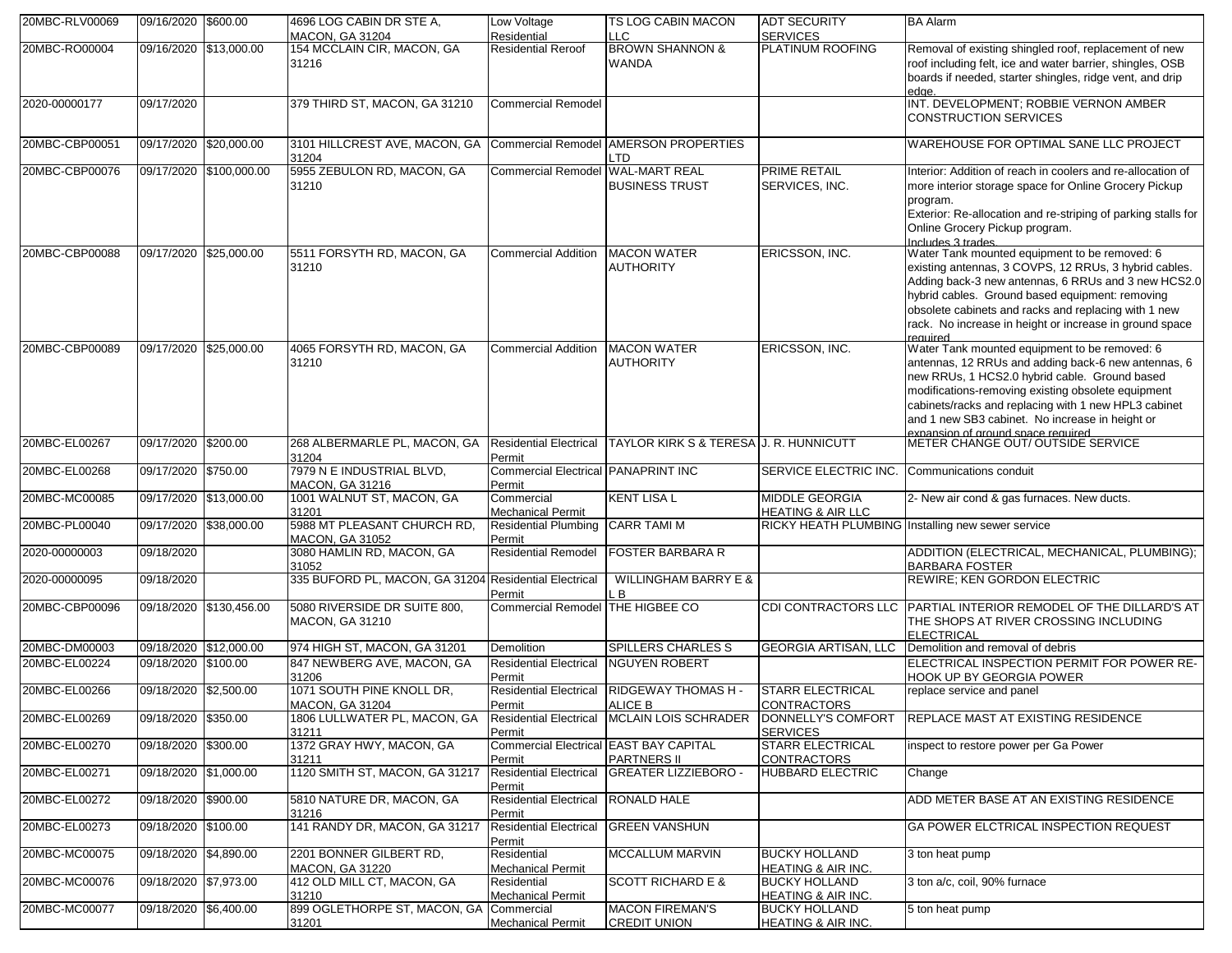| 20MBC-MC00078  | 09/18/2020 \$3,990.00  |                         | 844 GLEN HILL CT, MACON, GA<br>31210               | Residential<br><b>Mechanical Permit</b>        | ALLEN JAMES W &<br><b>PATRICIA F</b>                   | <b>BUCKY HOLLAND</b><br><b>HEATING &amp; AIR INC.</b> | 3 ton a/c, coil                                                                                                       |
|----------------|------------------------|-------------------------|----------------------------------------------------|------------------------------------------------|--------------------------------------------------------|-------------------------------------------------------|-----------------------------------------------------------------------------------------------------------------------|
| 20MBC-MC00079  | 09/18/2020 \$8,800.00  |                         | 120 WATERFORD PL, MACON, GA                        | Residential                                    | <b>RANDOLPH ROBERT L-</b>                              | <b>BUCKY HOLLAND</b>                                  | 4 ton a/c, coil, furnace                                                                                              |
|                |                        |                         | 31210                                              | <b>Mechanical Permit</b>                       | <b>VIVIAN E</b>                                        | HEATING & AIR INC.                                    |                                                                                                                       |
| 20MBC-MC00080  | 09/18/2020 \$5,350.00  |                         | 1177 MACON AVE, MACON, GA                          | Residential                                    | <b>DENTON LIZZIE MAE</b>                               | <b>BUCKY HOLLAND</b>                                  | 2.5 ton gas package unit                                                                                              |
|                |                        |                         | 31204                                              | <b>Mechanical Permit</b>                       |                                                        | <b>HEATING &amp; AIR INC.</b>                         |                                                                                                                       |
| 20MBC-MC00081  | 09/18/2020 \$4,350.00  |                         | 4801 WILSON RD, MACON, GA<br>31206                 | Residential<br><b>Mechanical Permit</b>        | <b>BATES TANISHA B</b>                                 | <b>BUCKY HOLLAND</b><br><b>HEATING &amp; AIR INC.</b> | 2.5 ton heat pump                                                                                                     |
| 20MBC-MC00082  | 09/18/2020 \$6,498.00  |                         | 6720 VONREG DR, MACON, GA                          | Residential                                    | <b>VANDHITCH CHARLES C</b>                             | J &J HEATING & AIR, LLC HVAC install                  |                                                                                                                       |
|                |                        |                         | 31216                                              | <b>Mechanical Permit</b>                       | JR                                                     |                                                       |                                                                                                                       |
| 20MBC-MC00083  | 09/18/2020 \$5,318.00  |                         | 929 SWEET BAY CT, MACON, GA<br>31204               | Residential                                    | <b>BEASLEY MELINDA</b>                                 |                                                       | J &J HEATING & AIR, LLC HVAC Change out - no new duct work                                                            |
| 20MBC-MC00084  |                        | 09/18/2020 \$62,650.00  | 4934 SARDIS CHURCH RD,                             | <b>Mechanical Permit</b><br>Commercial         | QUIKTRIP CORPORATION ACS HEATING & AIR                 |                                                       | Install 4 Rooftop units, 4 exhaust fans, 1-Type II Hood,                                                              |
|                |                        |                         | <b>MACON, GA 31216</b>                             | <b>Mechanical Permit</b>                       |                                                        | CONDITIONING, INC.                                    | and 1 Airdoor. Each unit will come with a complete duct<br>and air distribution.                                      |
| 20MBC-MC00087  | 09/18/2020 \$8.295.00  |                         | 8757 EISENHOWER PKWY,<br>MACON, GA 31052           | Residential<br><b>Mechanical Permit</b>        | SMITH CHARLES E JR                                     | J &J HEATING & AIR, LLC hvac change out               |                                                                                                                       |
| 20MBC-MC00088  | 09/18/2020 \$5,300.00  |                         | 1072 HILLYER AVE, MACON, GA                        | <b>Mechanical Permit</b>                       | <b>GA REALTY SOLUTIONS</b>                             | MOORE HEATING AND                                     | install new heating and air system                                                                                    |
|                |                        |                         | 31204                                              |                                                | LLC                                                    | <b>AIR</b>                                            |                                                                                                                       |
| 20MBC-MC00089  | 09/18/2020 \$6,128.00  |                         | 4015 SHEARWATER DR, MACON,<br>GA 31206             | <b>Mechanical Permit</b>                       | <b>CLARK LISA A</b>                                    | <b>PRO TECH AIR LLC</b>                               | Replace 2.5 Ton Heat Pump system                                                                                      |
| 20MBC-MC00090  | 09/18/2020 \$8,743.00  |                         | 226 CODY DR, MACON, GA 31216                       | Residential                                    | <b>BRIDGES MICHAEL</b>                                 | WE CARE HEATING AND                                   | installation of a ton xl 16 hvac unit.                                                                                |
|                |                        |                         |                                                    | <b>Mechanical Permit</b>                       |                                                        | <b>AIR</b>                                            |                                                                                                                       |
| 20MBC-PL00037  | 09/18/2020 \$2,400.00  |                         | 181 CLEVELAND AVE, MACON, GA<br>31204              | <b>Plumbing Permit</b>                         | <b>BIALON LAURA R</b>                                  | PRO TECH PLUMBING                                     | tankless water heater                                                                                                 |
| 20MBC-PL00039  | 09/18/2020 \$2,500.00  |                         | 3861 THE PRADO, MACON, GA                          | Residential Plumbing HAYNES SIDNEY D           |                                                        | SIDNEY D. HAYNES                                      | HOME RENOVATION & MASTER BEDROOM/                                                                                     |
|                |                        |                         | 31204                                              | Permit                                         |                                                        | (HOMEOWNER)                                           | BATHROOM ADDITION ON AN EXISTING RESIDENCE                                                                            |
| 20MBC-PL00041  | 09/18/2020 \$3,000.00  |                         | 458 DAFFODIL ST APT A, MACON,<br>GA 31204          | Residential Plumbing FIRM INVESTMENT<br>Permit | <b>GROUP LLC</b>                                       | <b>EMERY &amp; SON</b><br><b>PLUMBING</b>             | (APT A) UPDATE PLUMBING                                                                                               |
| 20MBC-PL00042  | 09/18/2020 \$3,000.00  |                         | 458 DAFFODIL ST APT B, MACON,                      | Residential Plumbing FIRM INVESTMENT           |                                                        | <b>EMERY &amp; SON</b>                                | (APT B) UPDATE PLUMBING                                                                                               |
|                |                        |                         | GA 31204                                           | Permit                                         | <b>GROUP LLC</b>                                       | <b>PLUMBING</b>                                       |                                                                                                                       |
| 20MBC-PL00043  | 09/18/2020 \$3,000.00  |                         | 458 DAFFODIL ST APT C, MACON,<br>GA 31204          | Residential Plumbing FIRM INVESTMENT<br>Permit | <b>GROUP LLC</b>                                       | <b>EMERY &amp; SON</b><br><b>PLUMBING</b>             | (APT C) UPDATE PLUMBING                                                                                               |
| 20MBC-PL00044  | 09/18/2020 \$3,000.00  |                         | 458 DAFFODIL ST APT D, MACON,                      | Residential Plumbing FIRM INVESTMENT           |                                                        | <b>EMERY &amp; SON</b>                                | (APT D) UPDATE PLUMBING                                                                                               |
|                |                        |                         | GA 31204                                           | Permit                                         | <b>GROUP LLC</b>                                       | <b>PLUMBING</b>                                       |                                                                                                                       |
| 20MBC-RBP00124 | 09/18/2020 \$60,000.00 |                         | 117 COVINGTON DR, MACON, GA<br>31210               | <b>Residential Addition</b>                    | <b>WINDHAM CAMERON &amp;</b><br><b>ABBI</b>            | <b>BLUEPRINT DESIGN</b><br><b>BUILD</b>               | Covered porch addition with a second-story room above a<br>portion of porch                                           |
| 20MBC-RBP00125 | 09/18/2020 \$2,500.00  |                         | 1001 WALNUT ST, MACON, GA                          | <b>Residential Remodel</b>                     | <b>MAURICIO QUINTANA</b>                               | MAURICIO QUINTANA                                     | INTERIOR ALTERATIONS/ RENOVATIONS FOR AN                                                                              |
|                |                        |                         | 31201                                              |                                                |                                                        | (HOMEOWNER)                                           | EXISTING RESIDENCE INCLUDING PLUMBING                                                                                 |
| 20MBC-RBP00126 |                        | 09/18/2020 \$150,000.00 | 102 PUTTERS CT, MACON, GA                          | Accessory Building -                           | SHACKELFORD HOWARD                                     | <b>JOHN ROWLAND JR</b>                                | Preparing lot for the construction of 1-single family home.                                                           |
|                |                        |                         | 31220                                              | Residential                                    | B                                                      | <b>CUSTOM HOMES</b>                                   | Erosion and sediment control will be maintained at all                                                                |
|                |                        |                         |                                                    |                                                |                                                        |                                                       | times. All areas of the site that were disturbed during<br>construction will be stabilized with permanent vegetation. |
|                |                        |                         |                                                    |                                                |                                                        |                                                       | 4 trades included                                                                                                     |
| 20MBC-RBP00127 | 09/18/2020 \$16,000.00 |                         | 1127 CYPRESS DR, MACON, GA                         | Accessory Building -                           | <b>BROWN KENNETH A</b>                                 | <b>SOUTHEAST</b>                                      | light framing, electrical work and HVAC - 4 trades                                                                    |
|                |                        |                         | 31204                                              | Residential                                    |                                                        | <b>RESTORATION GROUP</b>                              |                                                                                                                       |
| 20MBC-RBP00128 | 09/18/2020 \$38,000.00 |                         | 5001 WELLINGTON DR, MACON,                         | <b>Residential Addition</b>                    | <b>CHILDERS MATTHEW &amp;</b>                          | <b>BLUEPRINT DESIGN</b>                               | Add 50SF to the existing back porch and install a roof                                                                |
|                |                        |                         | GA 31210                                           |                                                | <b>CHRISTY</b>                                         | <b>BUILD</b>                                          | over the porch. Install a pergola and cooking area at the                                                             |
| 20MBC-RBP00130 |                        | 09/18/2020 \$150,000.00 | 945 ALLEN RD E, MACON, GA                          | New Single Family                              | <b>BENJAMIN BARNES</b>                                 | <b>BENJAMIN BARNES</b>                                | rear of garage.<br><b>NEW SINGLE FAMILY DWELLING</b>                                                                  |
|                |                        |                         | 31216                                              | <b>Dwelling</b>                                |                                                        | (HOMEOWNER)                                           |                                                                                                                       |
| 20MBC-RLV00070 | 09/18/2020 \$600.00    |                         | 984 UNDERWOOD DR, MACON, GA Low Voltage            |                                                | <b>DEFORE MATTHEW W</b>                                | ADI SECURITY                                          | <b>BA Alarm</b>                                                                                                       |
|                |                        |                         | 31210                                              | Residential                                    |                                                        | <b>SERVICES</b>                                       | <b>BA Alarm</b>                                                                                                       |
| 20MBC-RLV00071 | 09/18/2020 \$600.00    |                         | 919 KING ARTHUR DR, MACON, GA Low Voltage<br>31220 | Residential                                    | JACKSON GARY T & D E                                   | <b>ADT SECURITY</b><br><b>SERVICES</b>                |                                                                                                                       |
| 2019-00000923  | 09/21/2020             |                         | 180 ELLIS WAY, MACON, GA 31216 New Single Family   |                                                | THOMPSON JAMES V &                                     |                                                       | NEW SFD-1845 HTD SF, 744 UNHTD SF; JAMES V.                                                                           |
|                |                        |                         |                                                    | <b>Dwelling</b>                                | <b>JO ANNE</b>                                         |                                                       | <b>THOMPSON</b>                                                                                                       |
| 20MBC-CBP00053 |                        | 09/21/2020 \$872,100.00 | 4701 HARTLEY BRIDGE RD,                            | New Commercial                                 | <b>HARTLEY STATION LLC</b>                             | R. WARNER &                                           | NEW CARWASH BUILDING FOR HARTLEY STATION                                                                              |
|                |                        |                         | <b>MACON, GA 31216</b>                             | <b>Building</b>                                |                                                        | <b>ASSOCIATES</b>                                     | LLC PROJECT                                                                                                           |
| 20MBC-CBP00078 |                        | 09/21/2020 \$20,000.00  | 354 PIERCE AVE, MACON, GA<br>31204                 |                                                | Commercial Remodel METH HM OF THE SO GA<br><b>CONF</b> | <b>HARRISON</b><br><b>CONSTRUCTION</b>                | METHODIST CHILDREN'S HOME REMODEL                                                                                     |
| 20MBC-CBP00083 |                        | 09/21/2020 \$519,259.00 | 1035 FRANK AMERSON PKWY,<br><b>MACON, GA 31216</b> | <b>Commercial Addition</b>                     | <b>SETZER PROPERTIES</b><br><b>ZMAC LLC</b>            | <b>D &amp; B CONVEYOR</b><br>SYSTEMS INC.             | Additional conveyors added to current system<br>Includes 2 trades                                                     |
| 20MBC-CBP00095 |                        | 09/21/2020 \$858,317.00 | 308 COLISEUM DR, MACON, GA                         | Commercial Remodel CHATTMAC LLC                |                                                        | STRUCTOR GROUP INC.                                   | NORTHSIDE HOSPITAL MACON CANCER CENTER-                                                                               |
|                |                        |                         | 31217                                              |                                                |                                                        |                                                       | LINEAR ACCELERATOR & CT REPLACEMENT<br><b>RENOVATION</b>                                                              |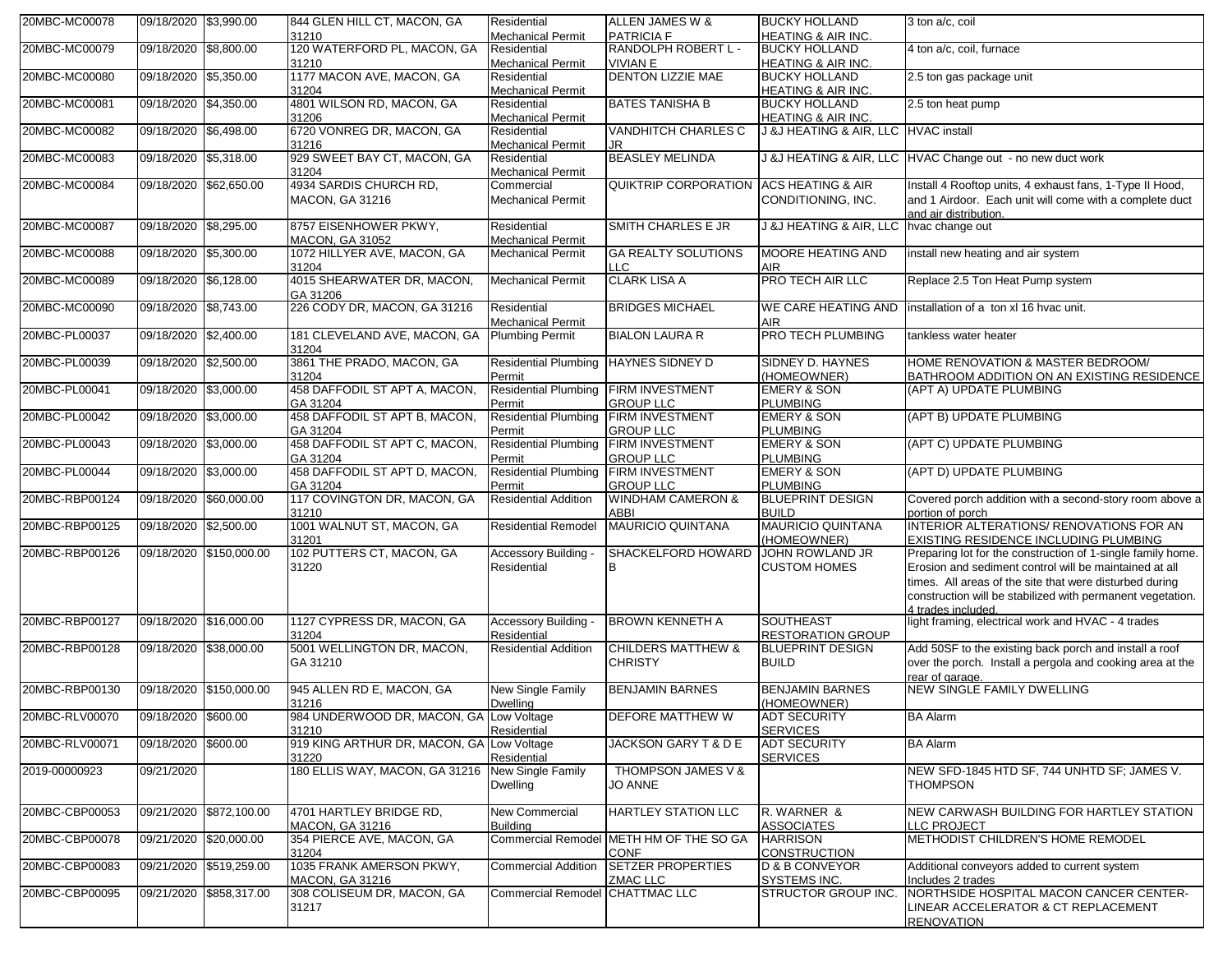| 20MBC-EL00276  | 09/21/2020 \$700.00    |                           | 3566 PLYMOUTH DR, MACON, GA<br>31204                  | <b>Residential Electrical</b><br>Permit  | <b>MF74 LLC A GEORGIA</b><br><b>LIMITED</b>      | T. D. BRANTLEY<br><b>HEATING AIR &amp;</b>            | REPLACE METER BASE AND DISCONNECT AT AN<br><b>EXISTING RESIDENCE</b>                                                                                                      |
|----------------|------------------------|---------------------------|-------------------------------------------------------|------------------------------------------|--------------------------------------------------|-------------------------------------------------------|---------------------------------------------------------------------------------------------------------------------------------------------------------------------------|
| 20MBC-EL00278  | 09/21/2020             | \$500.00                  | 556 VILLA ESTA CIR. MACON, GA<br>31206                | <b>Residential Electrical</b><br>Permit  | JKKEE PROPERTIES 2 LLC GENERAL SCIENTIFIC        |                                                       | METERBASE REPLACEMENT ON AN EXISTING<br><b>RESIDENCE</b>                                                                                                                  |
| 20MBC-EL00279  | 09/21/2020             | \$500.00                  | 4065 CYNTHIA WEIR PL, MACON,<br>GA 31206              | <b>Residential Electrical</b><br>Permit  | KANYA RUTH Z                                     | <b>GENERAL SCIENTIFIC</b>                             | REPLACE METERBASE AT AN EXISTING RESIDENCE                                                                                                                                |
| 20MBC-RBP00133 |                        | 09/21/2020 \$16.000.00    | 6815 ZEBULON RD, MACON, GA<br>31220                   | <b>Residential Remodel</b>               | <b>GAY RAY ERNEST &amp;</b><br><b>SHARON E</b>   | <b>SENTRY</b><br><b>CONSTRUCTION</b><br>COMPANY, INC. | REPAIR DAMAGE CAUSED BY A VEHICLE HITTING<br>THE ATTACHED GARAGE, MINOR FRAMING REPAIR,<br>REPAIR GARAGE DRYWALL AND PAINT, EXTRIOR<br>BRICK AND TRIM. EXISTING SHRUBBERY |
| 2019-00001045  | 09/22/2020             |                           | 414 BIG OAK CIR, MACON, GA<br>31052                   | New Single Family<br><b>Dwelling</b>     | THREE OAKS<br><b>CONSTRUCTION &amp;</b>          |                                                       | NEW SINGLE FAMILY DWELLING ONLY;<br>CONTRACTOR-CARREKER CONSTRUCTION, INC                                                                                                 |
| 20MBC-CBP00040 |                        | 09/22/2020 \$85.000.00    | 4700 HARTLEY BRIDGE RD.<br><b>MACON, GA 31216</b>     | <b>Commercial Structure</b>              | <b>COWFORD HOLDINGS</b><br><b>LLC</b>            | <b>CAT SCALE COMPANY</b>                              | Installation of a Commercial Certified Truck<br>Scale/Foundation and Overhead Internal Site Directional<br>Sign directly above the truck scale.<br>Includes 1 trade.      |
| 20MBC-CBP00070 |                        | 09/22/2020 \$2,358,000.00 | 6751 HOUSTON RD, MACON, GA<br>31216                   | <b>Commercial Addition</b>               | <b>MIKADO BAPT CHURCH</b>                        | <b>STROUD AND COMPANY</b>                             | Addition to the existing Sanctuary Building with Gathering<br>Space, Warming Kitchen and Toilets in a one story<br>assembly facility.                                     |
| 20MBC-CBP00080 | 09/22/2020             | \$350,000.00              | 1342 GRAY HWY, MACON, GA<br>31211                     | Commercial Remodel NATIONAL RETAIL       | <b>PROPERTIESL</b>                               | SERVICES, LLC                                         | EXCELL CONSTRUCTION Existing Captain D's Restaurant had previous caught fire,<br>under this building permit the existing fire damaged<br>building will be renovated.      |
| 20MBC-DM00007  | 09/22/2020 \$1.00      |                           | 832 PLUMTREE ST, MACON, GA<br>31217                   | Demolition                               | <b>CUDIHY THOMAS F</b>                           | <b>CASTEEL TRUCKING,</b><br><b>LLC</b>                | DEMOLITION OF THE ENTIRE STRUCTURE OF THE<br><b>RESIDENCE</b>                                                                                                             |
| 20MBC-DM00008  | 09/22/2020 \$1.00      |                           | 195 FAIRVIEW AVE, MACON, GA<br>31217                  | Demolition                               | <b>ARNOLD KESHIA A</b>                           | <b>CASTEEL TRUCKING,</b><br><b>LLC</b>                | DEMOLITION OF THE ENTIRE STRUCTURE OF THE<br><b>RESIDENCE</b>                                                                                                             |
| 20MBC-EL00274  | 09/22/2020 \$600.00    |                           | 988 SUMMIT AVE, MACON, GA<br>31211                    | <b>Residential Electrical</b><br>Permit  | <b>JERNIGAN AL &amp; CONNIE</b>                  | <b>STARR ELECTRICAL</b><br><b>CONTRACTORS</b>         | Alterations                                                                                                                                                               |
| 20MBC-EL00277  | 09/22/2020 \$11,816.00 |                           | 2987 WOODHAVEN CIR. MACON.<br>GA 31204                | <b>Residential Electrical</b><br>Permit  | <b>RAMSEY KATE N</b>                             | <b>AIR</b>                                            | WE CARE HEATING AND INSTALLATION OF A 4 TON XL-18 HVAC SYSTEM                                                                                                             |
| 20MBC-EL00280  | 09/22/2020             | \$500.00                  | 241 RILEY AVE APT D1, MACON,<br>GA 31204              | <b>Residential Electrical</b><br>Permit  | <b>TIZONA HOLDINGS LLC</b>                       | KEN GORDON ELECTRIC Fire job - electrical repairs     |                                                                                                                                                                           |
| 20MBC-EL00281  | 09/22/2020             | \$100.00                  | 4755 MERCER UNIVERSITY DR<br>APT 502, MACON, GA 31210 | <b>Residential Electrical</b><br>Permit  | <b>PINEWOOD PARK</b><br><b>PARTNERS</b>          | SINCO COMPANY, LLC                                    | (APT 502) INSPECTION FOR POWER AND CHECK<br><b>ELECTRIC OUT</b>                                                                                                           |
| 20MBC-EL00282  | 09/22/2020 \$100.00    |                           | 4755 MERCER UNIVERSITY DR<br>APT 512, MACON, GA 31210 | <b>Residential Electrical</b><br>Permit  | <b>PINEWOOD PARK</b><br><b>PARTNERS</b>          | SINCO COMPANY, LLC                                    | (APT 512) INSPECTION FOR POWER AND CHECK<br><b>ELECTRIC OUT</b>                                                                                                           |
| 20MBC-EL00283  | 09/22/2020 \$100.00    |                           | 4755 MERCER UNIVERSITY DR<br>APT 514, MACON, GA 31210 | <b>Residential Electrical</b><br>Permit  | <b>PINEWOOD PARK</b><br><b>PARTNERS</b>          | SINCO COMPANY, LLC                                    | (APT 514) INSPECTION FOR POWER AND CHECK<br><b>ELECTRIC OUT</b>                                                                                                           |
| 20MBC-EL00284  | 09/22/2020 \$100.00    |                           | 4755 MERCER UNIVERSITY DR<br>APT 522, MACON, GA 31210 | <b>Residential Electrical</b><br>Permit  | <b>PINEWOOD PARK</b><br><b>PARTNERS</b>          | SINCO COMPANY, LLC                                    | (APT 522) INSPECTION FOR POWER AND CHECK<br><b>ELECTRIC OUT</b>                                                                                                           |
| 20MBC-EL00285  | 09/22/2020 \$100.00    |                           | 4755 MERCER UNIVERSITY DR<br>APT 524, MACON, GA 31210 | <b>Residential Electrical</b><br>Permit  | <b>PINEWOOD PARK</b><br><b>PARTNERS</b>          | SINCO COMPANY, LLC                                    | (APT 524) INSPECTION FOR POWER AND CHECK<br><b>ELECTRIC OUT</b>                                                                                                           |
| 20MBC-EL00286  | 09/22/2020             | \$250.00                  | 4005 NORTH NAPIER AVE, MACON.<br>GA 31204             | <b>Residential Electrical</b><br>Permit  | <b>LAND HEADQUARTERS</b><br><b>INC</b>           | <b>OJ'S ELECTRIC</b><br><b>SERVICES</b>               | <b>VACANT HOUSE INSPECTION</b>                                                                                                                                            |
| 20MBC-EL00287  | 09/22/2020 \$1,250.00  |                           | 534 CABINESS AVE, MACON, GA<br>31217                  | <b>Residential Electrical</b><br>Permit  | <b>KITCHENS GLADYS M</b>                         | <b>BUTTS ELECTRICAL</b><br>SERVICES INC.              | REPLACE METERBASE AND DISCONNECT DUE TO<br><b>GA POWER REQUEST</b>                                                                                                        |
| 20MBC-FR00033  |                        | 09/22/2020 \$35.000.00    | 596 CHERRY ST, MACON, GA 31201 Fire Sprinkler         |                                          | 596 CHERRY LLC                                   | <b>GEORGIA AUTOMATIC</b><br><b>SPRINKLER</b>          | resubmittal                                                                                                                                                               |
| 20MBC-MC00060  |                        | 09/22/2020 \$11.750.00    | 2789 SHEFFIELD RD, MACON, GA<br>31204                 | Residential<br><b>Mechanical Permit</b>  | KING JAMES L III                                 | CONDITIONED AIR, INC.                                 | 4 TON HEAT PUMP, AIR HANDLER & DUCTWORK                                                                                                                                   |
| 20MBC-MC00061  | 09/22/2020 \$3,185.00  |                           | 558 CORBIN AVE, MACON, GA<br>31204                    | Residential<br><b>Mechanical Permit</b>  | <b>ADAMS MARION LEWIS</b>                        |                                                       | CONDITIONED AIR, INC. 2.5 TON CONDENSER & COIL                                                                                                                            |
| 20MBC-MC00062  | 09/22/2020 \$5,385.00  |                           | 183 RIVOLI LNDG, MACON, GA<br>31210                   | Residential<br><b>Mechanical Permit</b>  | <b>HATHCOCK JOHN &amp;</b><br>SYLVIA P           | CONDITIONED AIR, INC.                                 | <b>CONDENSER &amp; COIL</b>                                                                                                                                               |
| 20MBC-MC00063  | 09/22/2020 \$5,100.00  |                           | 1180 OAKCLIFF RD, MACON, GA<br>31211                  | Residential<br><b>Mechanical Permit</b>  | SIMSON GARY J &<br>ROSALIND S                    | CONDITIONED AIR, INC.                                 | <b>CONDENSER &amp; COIL</b>                                                                                                                                               |
| 20MBC-MC00091  |                        | 09/22/2020 \$13,726.00    | 204 PINNACLE CT, MACON, GA<br>31052                   | Residential<br>Mechanical Permit         | SOUZA JOHN W                                     | <b>KEADLE HEATING &amp; AIR</b><br><b>CONDITON</b>    | <b>COMPLETE HVAC INSTALL</b>                                                                                                                                              |
| 20MBC-PL00045  | 09/22/2020 \$1,329.42  |                           | 835 WOMACK ST, MACON, GA<br>31217                     | Permit                                   | Residential Plumbing BATTLE JEANETTE HEIRS<br>OF | <b>JS WHITENER ENT</b>                                | water heater replacement                                                                                                                                                  |
| 20MBC-RBP00129 |                        | 09/22/2020 \$140,000.00   | 234 Heathwood Drive, Macon, GA<br>31206               | New Single Family<br>Dwelling            | Sarah Hanna Bakr                                 | ABU BAKR<br>(HOMEOWNER)                               | Construction of new single family house                                                                                                                                   |
| 20MBC-RBP00131 |                        | 09/22/2020 \$15,000.00    | 1644 WESLEYAN DR, MACON, GA<br>31210                  | <b>Accessory Building</b><br>Residential | <b>NEAL B KAY</b>                                | <b>BERNICE KAY NEAL</b><br>(HOMEOWNER)                | ACCESSORY BUILDING TO AN EXISTING<br>RESIDENCE INCLUDING ELECTRICAL AND LOW<br><b>VOLTAGE</b>                                                                             |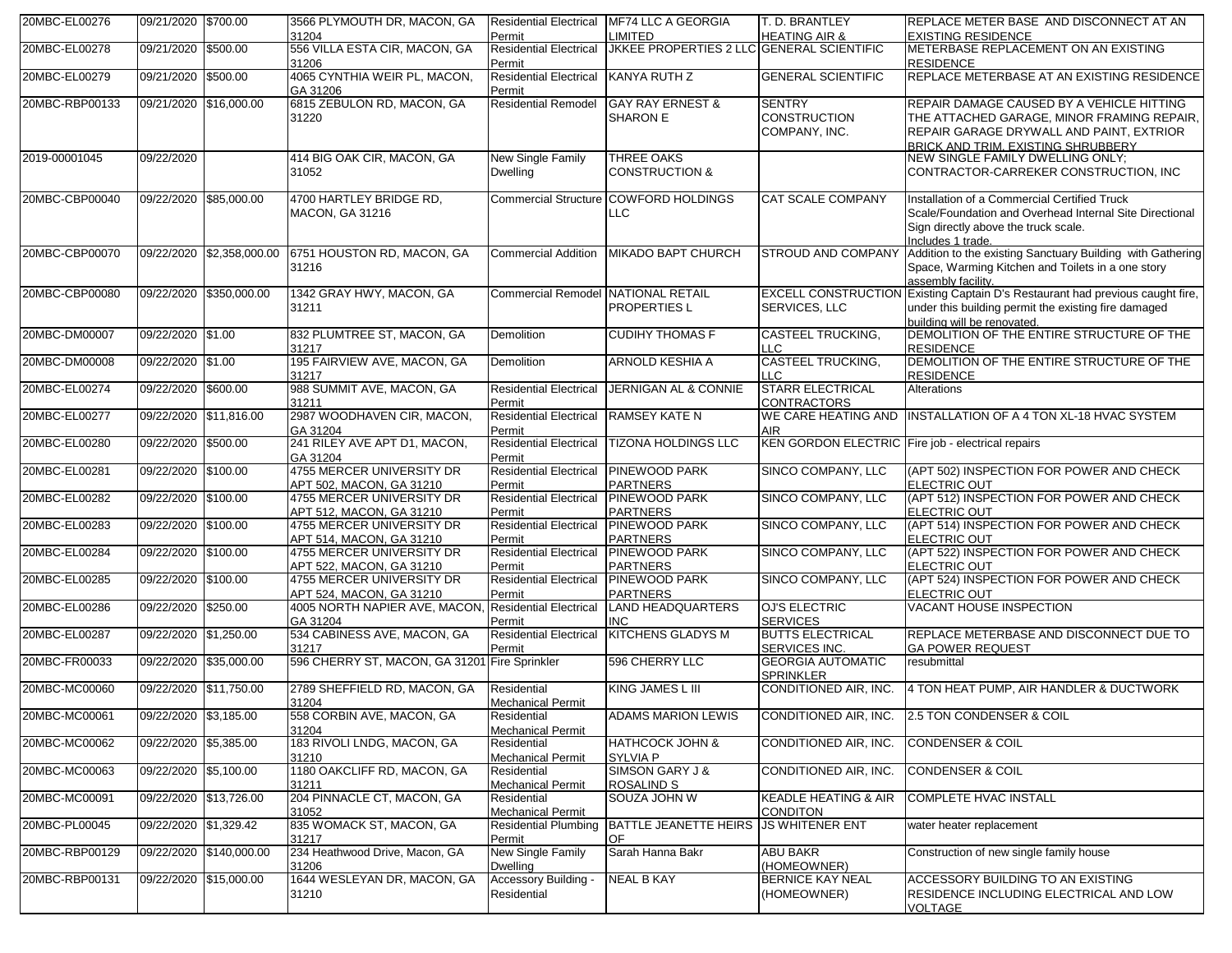| 20MBC-RBP00132 | 09/22/2020 \$50,000.00 |                         | 1500 BEAVER OAKS DR, MACON,<br>GA 31220                      | <b>Residential Remodel</b>              | <b>GARRETT JAMES P</b>                             | <b>JAMES P. GARRETT</b><br>(HOMEOWNER)                        | <b>ADDITION AND INTERIOR</b><br>ALTERATIONS/RENOVATIONS TO AN EXISTING<br><b>RESIDENCE</b>                                                |
|----------------|------------------------|-------------------------|--------------------------------------------------------------|-----------------------------------------|----------------------------------------------------|---------------------------------------------------------------|-------------------------------------------------------------------------------------------------------------------------------------------|
| 20MBC-RLV00072 | 09/22/2020 \$600.00    |                         | 1480 BEAVER OAKS DR, MACON,<br>GA 31220                      | Low Voltage<br>Residential              | FINNEY JEROME LEE &                                | <b>ADT SECURITY</b><br><b>SERVICES</b>                        | <b>BA Alarm</b>                                                                                                                           |
| 20MBC-SGN00003 | 09/22/2020 \$4,000.00  |                         | 4706 Hartley Bridge Road, Macon, GA Sign Permit<br>31216     |                                         | Circle K                                           | <b>GEORGIA SBJ, INC.</b>                                      | Install signage, 2 changeable copy and 15 new signs                                                                                       |
| 2020-00000377  | 09/23/2020             |                         | 2416 RIVERSIDE DR, MACON, GA<br>31204                        | <b>Residential Electrical</b><br>Permit | <b>COOPER DUSTY M</b>                              |                                                               | <b>REWIRE: SPARTAN ELECTRIC</b>                                                                                                           |
| 20MBC-EL00291  | 09/23/2020 \$5,500.00  |                         | 1583 COLONIAL DR, MACON, GA<br>31204                         | <b>Residential Electrical</b><br>Permit | <b>PETTIGREW GERALDINE</b>                         | <b>ELECTRIC</b><br>CONNECTIONS INC.                           | PARTIAL REWIRE OF EXISTING WIRING                                                                                                         |
| 20MBC-EL00292  | 09/23/2020 \$400.00    |                         | 2685 VIRGINIA DR, MACON, GA<br>31206                         | <b>Residential Electrical</b><br>Permit | VASQUEZ IVAN J JR &<br>DONNA H                     | <b>GRIGGERS ELECTRIC</b>                                      | GET POWER ON, ONE OUTSIDE GFI RECEPTACLE                                                                                                  |
| 20MBC-EL00293  | 09/23/2020 \$2,500.00  |                         | 1533 OGLETHORPE ST, MACON,<br>GA 31201                       | <b>Residential Electrical</b><br>Permit | <b>HEATON TODD M</b>                               | <b>BRIAN GREGORY</b><br>ELECTRIC LLC                          | INSTALL NEW 400 AMP SERVICE ON AN EXISTING<br>RESIDENCE                                                                                   |
| 20MBC-EL00294  | 09/23/2020 \$800.00    |                         | 1549 WALKER RD, MACON, GA<br>31206                           | <b>Residential Electrical</b><br>Permit | AKE HOLDINGS LLC                                   | <b>GENERAL SCIENTIFIC</b>                                     | KITCHEN FIRE, ELECTRICAL REPAIRS                                                                                                          |
| 20MBC-RBP00135 | 09/23/2020 \$4,400.00  |                         | 1313 MACON AVE, MACON, GA<br>31204                           | <b>Residential Remodel</b>              | <b>SIMMONS LORENZO &amp;</b><br><b>GWENDOLYN</b>   |                                                               | INSTALL RAMP TO THE HOME, WIDEN THE<br>BATHROOM DOOR TO FIT WHEELCHAIR                                                                    |
| 20MBC-RBP00136 |                        | 09/23/2020 \$150,000.00 | 121 ALLENTOWN WAY, MACON,<br>GA 31216                        | New Single Family<br><b>Dwelling</b>    | <b>PROJECT DEVELOPMENT</b><br>& MANAGEMENT, LLC    | <b>PROJECT</b><br><b>DEVELOPMENT &amp;</b><br>MANAGEMENT. LLC | NEW SINGLE FAMILY DWELLING INCLUDING<br>ELECTRICAL, MECHANICAL, AND PLUMBING                                                              |
| 20MBC-RBP00137 | 09/23/2020 \$39,000.00 |                         | 3380 FRANKLINTON RD, MACON,<br>GA 31217                      | <b>Residential Addition</b>             | POOLE REGINALD A SR &<br>G P                       |                                                               | GARAGE ADDITION TO AN EXISTING RESIDENCE                                                                                                  |
| 20MBC-RBP00138 | 09/23/2020 \$65,000.00 |                         | 2627 VINEVILLE AVE, MACON, GA<br>31204                       | <b>Residential Remodel</b>              | <b>TAPLEY EDITH</b>                                | <b>BUTLER DESIGN</b><br><b>CENTER</b>                         | REPLACE PLUMBING, ELECTRICAL, HVAC. REFINISH<br>INTERIOR FINISHES, NEW CABINETS, APPLICANCE,<br>TILE BATHS. INTERIOR & EXTERIOR PAINTING. |
| 20MBC-EL00288  | 09/24/2020 \$1.800.00  |                         | 2765 NEW CLINTON RD, MACON,<br>GA 31211                      | <b>Residential Electrical</b><br>Permit | <b>BLOODWORTH KEISHA L</b>                         | <b>HACKETT ELECTRIC</b>                                       | Service upgrade. Upgrading service to 200 amp.                                                                                            |
| 20MBC-EL00289  | 09/24/2020 \$800.00    |                         | 1168 CLAIRMONT PL, MACON, GA<br>31204                        | <b>Residential Electrical</b><br>Permit | <b>WRIGHT WILLIE &amp;</b><br><b>TAMARA S</b>      | ALFREDO DANIEL                                                | As requested by Ga Power for Power turn On                                                                                                |
| 20MBC-EL00295  | 09/24/2020 \$250.00    |                         | 3161 BROWNELL AVE, MACON, GA Residential Electrical<br>31206 | Permit                                  | <b>MARALFER LLC</b>                                | <b>BALLARD ELECTRICAL</b><br><b>SERVICES</b>                  | <b>RECONNECT</b>                                                                                                                          |
| 20MBC-EL00296  | 09/24/2020 \$250.00    |                         | 1183 SPARKLE AVE, MACON, GA<br>31217                         | <b>Residential Electrical</b><br>Permit | SFH69 LLC                                          | <b>BALLARD ELECTRICAL</b><br><b>SERVICES</b>                  | <b>RECONNECT</b>                                                                                                                          |
| 20MBC-EL00297  | 09/24/2020 \$250.00    |                         | 4385 MIKADO AVE, MACON, GA<br>31206                          | <b>Residential Electrical</b><br>Permit | <b>TWOLANE LLC</b>                                 | <b>BALLARD ELECTRICAL</b><br><b>SERVICES</b>                  | <b>RECONNECT</b>                                                                                                                          |
| 20MBC-EL00298  | 09/24/2020 \$250.00    |                         | 1905 KAREN DR, MACON, GA 31217 Residential Electrical        | Permit                                  | <b>TATUNGA CORP</b>                                | <b>BALLARD ELECTRICAL</b><br><b>SERVICES</b>                  | <b>RECONNECT</b>                                                                                                                          |
| 20MBC-EL00299  | 09/24/2020 \$250.00    |                         | 2804 SKYLINE DR, MACON, GA<br>31211                          | <b>Residential Electrical</b><br>Permit | <b>MDA INVESTMENTS LLC</b>                         | <b>BALLARD ELECTRICAL</b><br><b>SERVICES</b>                  | <b>RECONNECT</b>                                                                                                                          |
| 20MBC-EL00302  | 09/24/2020 \$2,500.00  |                         | 3941 TYLER DR, MACON, GA 31206 Residential Electrical        | Permit                                  | <b>MOUNTAIN VIEW</b><br><b>INTERNATIONAL</b>       | <b>GENERAL SCIENTIFIC</b>                                     | REIWRE TO AN EXISTING RESIDENCE                                                                                                           |
| 20MBC-EL00303  | 09/24/2020 \$475.00    |                         | 3442 SOUTH LIZELLA RD, MACON,<br>GA 31052                    | <b>Residential Electrical</b><br>Permit | <b>HOPE AT EDGEWOOD</b><br>LLC.                    | <b>GENERAL SCIENTIFIC</b>                                     | SERVICE UPGRADE ON AN EXISTING RESIDENCE                                                                                                  |
| 20MBC-EL00304  | 09/24/2020 \$1,200.00  |                         | 3426 AUSTIN AVE, MACON, GA<br>31204                          | <b>Residential Electrical</b><br>Permit | <b>CAPPAS CAROLINE</b>                             | <b>GENERAL POWER</b><br>ELECTRIC CO.                          | INSTALL REPAIR SERVICE MAST AT AN EXISTING<br><b>RESIDENCE</b>                                                                            |
| 20MBC-MC00092  |                        | 09/24/2020 \$541,479.00 | 2045 VINEVILLE AVE, MACON, GA<br>31204                       | Commercial<br><b>Mechanical Permit</b>  | <b>VINEVILLE UNITED</b><br><b>METHODIST CHURCH</b> | <b>KEADLE HEATING &amp; AIR</b><br><b>CONDITON</b>            | COMPLETE HVAC INSTALL-- 137.5 TONS                                                                                                        |
| 20MBC-MC00093  | 09/24/2020 \$7,602.00  |                         | 4694 NORTH STRATFORD OAKS<br>DR, MACON, GA 31210             | <b>Mechanical Permit</b>                | PURVIS JERRY H JR                                  | PRO TECH AIR LLC                                              | Replace/Install 4 Ton AC & Evap Coil ONLY plus seal<br>ductwork                                                                           |
| 20MBC-MC00094  | 09/24/2020 \$3,691.00  |                         | 1547 WALNUT ST, MACON, GA<br>31201                           | <b>Mechanical Permit</b>                | <b>DUMAS SUSAN D</b>                               | PRO TECH AIR LLC                                              | Replace                                                                                                                                   |
| 20MBC-PL00046  | 09/24/2020 \$1,198.00  |                         | 902 HUNTCLIFFE DR, MACON, GA<br>31210                        | Permit                                  | Residential Plumbing STREILEIN KRISTIN A           | JS WHITENER ENT                                               | water heater replacement                                                                                                                  |
| 20MBC-RBP00134 |                        | 09/24/2020 \$140,000.00 | 236 HEATHWOOD DR, MACON, GA New Single Family<br>31206       | <b>Dwelling</b>                         | <b>SMITH CHARLIE</b>                               | <b>BAC CONSTRUCTION</b><br><b>LLC</b>                         | Construction of single family dwelling including 4 trades                                                                                 |
| 20MBC-RBP00139 | 09/24/2020 \$25,000.00 |                         | 5834 KENTUCKY DOWNS DR,<br><b>MACON, GA 31210</b>            | Accessory Building .<br>Residential     | <b>CHANDLER ERIC S &amp;</b><br><b>KRISTINA</b>    | <b>DEMICHIEL</b><br><b>CONSTRUCTION CO</b>                    | ACCESSORY BUILDING FOR AN EXISTING<br>RESIDENCE                                                                                           |
| 20MBC-RLV00073 | 09/24/2020 \$600.00    |                         | 104 GEORGE OXFORD DR,<br><b>MACON, GA 31220</b>              | Low Voltage<br>Residential              | <b>KNIGHT CLARENCE L</b>                           | <b>ADT SECURITY</b><br><b>SERVICES</b>                        | <b>BA Alarm</b>                                                                                                                           |
| 20MBC-RLV00074 | 09/24/2020 \$600.00    |                         | 117 HOWARD OAKS DR, MACON,<br>GA 31210                       | Low Voltage<br>Residential              | POKU JOSEPH                                        | <b>ADT SECURITY</b><br><b>SERVICES</b>                        | <b>BA Alarm</b>                                                                                                                           |
| 20MBC-RLV00075 | 09/24/2020 \$600.00    |                         | 2950 CASTLEWOODS DR, MACON, Low Voltage<br>GA 31204          | Residential                             | <b>ABERNATHY LINDA</b>                             | <b>ADT SECURITY</b><br><b>SERVICES</b>                        | <b>BA Alarm</b>                                                                                                                           |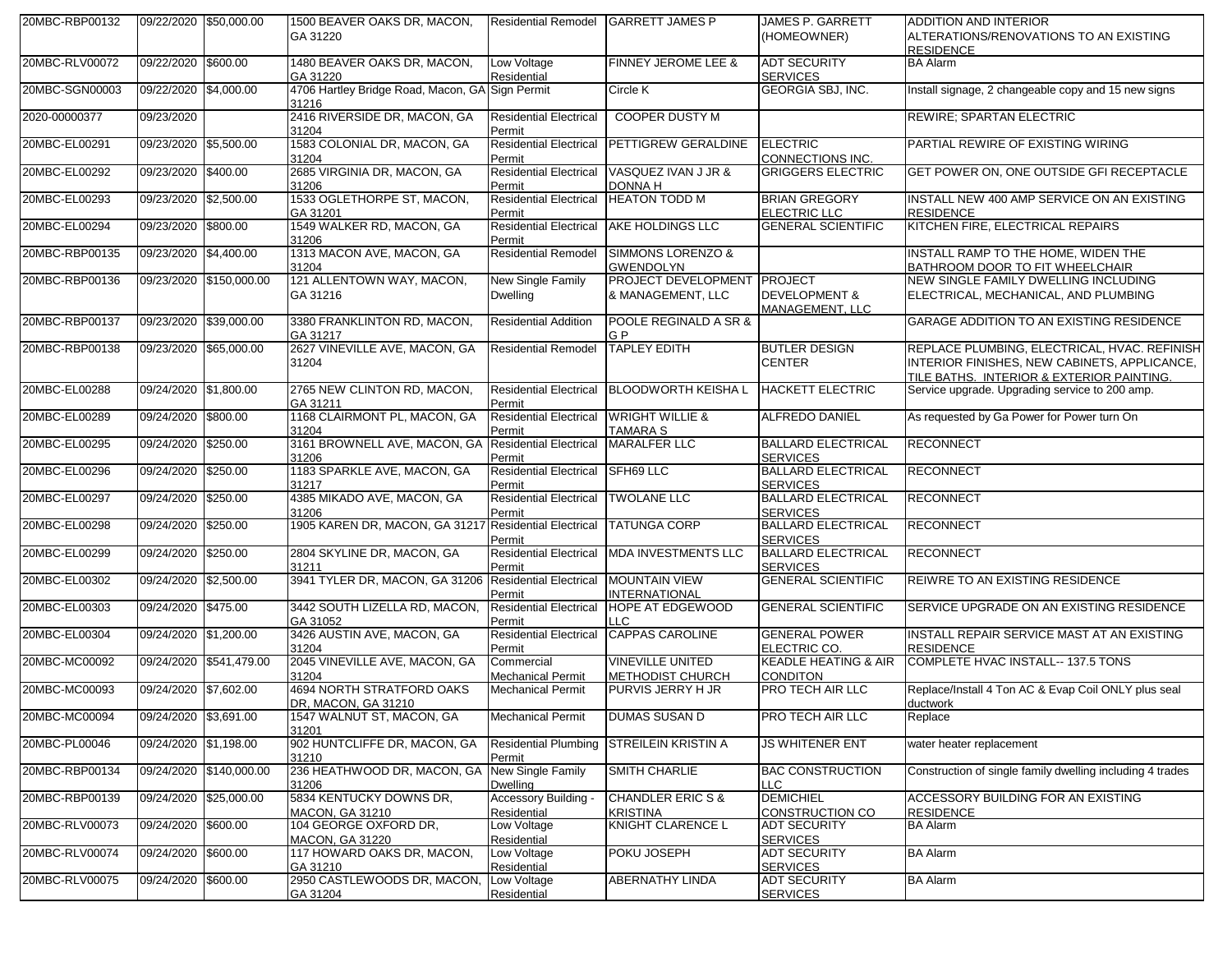| 20MBC-CBP00063 |                       | 09/25/2020 \$38,500.00  | 300 MULBERRY ST, MACON, GA                                       |                               | Commercial Remodel GATEWAY MACON LLC          | <b>BHI HOME</b>                       | RENOVATIONS TO U.S. ATTORNEY'S OFFICES                                   |
|----------------|-----------------------|-------------------------|------------------------------------------------------------------|-------------------------------|-----------------------------------------------|---------------------------------------|--------------------------------------------------------------------------|
|                |                       |                         | 31201                                                            |                               |                                               | <b>IMPROVEMENT/BHI</b>                | GATEWAY PLAZA OFFICE BUILDING                                            |
|                |                       |                         |                                                                  |                               |                                               | <b>CONSTRUCTION</b>                   |                                                                          |
| 20MBC-EL00275  | 09/25/2020 \$525.00   |                         | 4512 THRASHER CT, MACON, GA                                      | <b>Residential Electrical</b> | <b>VINSON GRETA P &amp;</b>                   | <b>BURT GORDON</b>                    | REPLACE 100 AMP BREAKER FOR MAIN                                         |
|                |                       |                         | 31206                                                            | Permit                        | <b>VINSON ROBT</b>                            | <b>CONTRACTING &amp;</b>              | <b>DISCONNECT (BREAKER BURNT)</b>                                        |
|                |                       |                         |                                                                  |                               |                                               | ELECTRICAL LLC                        |                                                                          |
| 20MBC-EL00290  | 09/25/2020 \$2,750.00 |                         | 1410 TOBESOFKEE POINT DR.                                        | <b>Residential Electrical</b> | LINDSEY SHARON H -                            | <b>BURT GORDON</b>                    | UPGRADING SERVICE TO 400 AMP AT AN EXISTING                              |
|                |                       |                         | <b>MACON, GA 31220</b>                                           | Permit                        | <b>CHARLES T</b>                              | <b>CONTRACTING &amp;</b>              | <b>RESIDENCE</b>                                                         |
|                |                       |                         |                                                                  |                               |                                               | ELECTRICAL LLC                        |                                                                          |
| 20MBC-EL00300  | 09/25/2020 \$3,000.00 |                         | 2103 CANTON ST, MACON, GA                                        | <b>Residential Electrical</b> | <b>LEWIS PULSAR REALTY</b>                    | <b>ALFREDO DANIEL</b>                 | <b>Rewire and Service</b>                                                |
|                |                       |                         | 31204                                                            | Permit                        | LLC.                                          |                                       |                                                                          |
| 20MBC-EL00301  | 09/25/2020 \$600.00   |                         | 3426 AUSTIN AVE, MACON, GA                                       | <b>Residential Electrical</b> | <b>CAPPAS CAROLINE</b>                        | <b>BURT GORDON</b>                    | REPAIR SERVICE STACK DAMAGED BY TREE LIMB                                |
|                |                       |                         | 31204                                                            | Permit                        |                                               | <b>CONTRACTING &amp;</b>              |                                                                          |
|                |                       |                         |                                                                  |                               |                                               | ELECTRICAL LLC                        |                                                                          |
| 20MBC-EL00305  | 09/25/2020 \$800.00   |                         | 7873 OLD NOWELL RD, MACON,                                       | <b>Residential Electrical</b> | <b>JOHNS NANCY B</b>                          | SOUTHERN                              | Installing new service on wooden Pole for a RV                           |
|                |                       |                         | GA 31216                                                         | Permit                        |                                               | ELECTRICOM COMPANY                    |                                                                          |
| 20MBC-EL00306  | 09/25/2020 \$1,500.00 |                         | 5974 ZEBULON RD, MACON, GA                                       |                               | Commercial Electrical SPP INVESTMENTS LLC     | <b>MACON CONNECTIONS</b>              | installation of new lights                                               |
|                |                       |                         | 31210                                                            | Permit                        | <b>ETAL</b>                                   | LLC                                   |                                                                          |
| 20MBC-EL00307  | 09/25/2020 \$1,000.00 |                         | 1539 MARTIN LUTHER KING JR                                       |                               | Commercial Electrical BEULAH BAPTIST CH OF    | POTENTIAL ELECTRIC                    | INSTALL METER POLE FOR SERVICE FOR BEULAH                                |
|                |                       |                         | BLVD, MACON, GA 31201                                            | Permit                        | <b>MACON</b>                                  |                                       | <b>BAPTIST CHURCH</b>                                                    |
| 20MBC-EL00308  | 09/25/2020 \$120.00   |                         | 132 TIMBER RIDGE DR, MACON,                                      | <b>Residential Electrical</b> | <b>SUTTON NELAN</b>                           | <b>ALL-STATE ELECTRICAL</b>           | Inspected all electrical systems in order to have power                  |
|                |                       |                         |                                                                  |                               |                                               |                                       |                                                                          |
| 20MBC-EL00309  | 09/25/2020 \$480.00   |                         | GA 31216<br>6040 MOSELEY DIXON RD, MACON, Residential Electrical | Permit                        | <b>WHEELER CHRISTOPHER</b>                    | CONTRACTORS, LLC                      | reconnected.<br>INSTALLING A NEW 200 AMP ELECTRICAL SERVICE              |
|                |                       |                         |                                                                  |                               |                                               |                                       |                                                                          |
|                |                       |                         | GA 31052                                                         | Permit                        | & MELANIE                                     |                                       | ENTRANCE WITH 2 INCH RIGID METAL CONDUIT, 3                              |
|                |                       |                         |                                                                  |                               |                                               |                                       | FOOT MAST TO COMBINATION METER SOCKET/                                   |
|                |                       |                         |                                                                  |                               |                                               |                                       | LOAD CENTER ON RESIDENTIAL CARPORT                                       |
| 20MBC-FR00026  |                       | 09/25/2020 \$20,000.00  | 4821 SHERATON DR, MACON, GA                                      | <b>Fire Sprinkler</b>         | <b>JACKSON FAMILY REAL</b>                    | <b>GEORGIA AUTOMATIC</b>              | relocate ex sprinkler drops with new heads and add a few                 |
|                |                       |                         | 31210                                                            |                               | <b>ESTATE H</b>                               | <b>SPRINKLER</b>                      | heads in order to maintain code compliance in newly                      |
|                |                       |                         |                                                                  |                               |                                               |                                       | renovated bldg                                                           |
| 20MBC-MC00096  |                       | 09/25/2020 \$10,686.00  | 313 ELLIS CT, MACON, GA 31216                                    | Residential                   | <b>NGUYEN THAO VAN &amp;</b>                  | WE CARE HEATING AND                   | INSTALLATION OF A 3.5 TON XL16 HVAC SYSTEM                               |
|                |                       |                         |                                                                  | <b>Mechanical Permit</b>      | <b>JACQUELYN</b>                              | <b>AIR</b>                            |                                                                          |
| 20MBC-MC00097  | 09/25/2020 \$4,740.00 |                         | 515 WHISTLER LN N, MACON, GA                                     | Residential                   | DAVIS PHILIP R & MARTHA BUCKY HOLLAND         |                                       | 2 ton heat pump                                                          |
|                |                       |                         | 31210                                                            | <b>Mechanical Permit</b>      |                                               | <b>HEATING &amp; AIR INC.</b>         |                                                                          |
| 20MBC-MC00098  |                       | 09/25/2020 \$11,600.00  | 5588 FORSYTH RD, MACON, GA                                       | Residential                   | SHERWOOD CAROLYN B                            | <b>BUCKY HOLLAND</b>                  | 2.5 ton a/c, coil, furnace                                               |
|                |                       |                         | 31210                                                            | <b>Mechanical Permit</b>      |                                               | HEATING & AIR INC.                    |                                                                          |
| 20MBC-MC00099  | 09/25/2020 \$6,900.00 |                         | 6571 DANA DR, MACON, GA 31220                                    | Residential                   | <b>WALKER DONALD D &amp;</b>                  | <b>BUCKY HOLLAND</b>                  | 3.5 ton a/c, coil, 90% gas furnace                                       |
|                |                       |                         |                                                                  | <b>Mechanical Permit</b>      | DEBRA E                                       | HEATING & AIR INC.                    |                                                                          |
| 20MBC-MC00100  | 09/25/2020 \$3,750.00 |                         | 4840 FORSYTH RD, MACON, GA                                       | Residential                   | NELSON NORMAN C JR                            | <b>BUCKY HOLLAND</b>                  | 2.5 ton a/c, coil                                                        |
|                |                       |                         | 31210                                                            | <b>Mechanical Permit</b>      |                                               | HEATING & AIR INC.                    |                                                                          |
| 20MBC-MC00101  | 09/25/2020 \$9,335.00 |                         | 110 RALEIGH DR, MACON, GA                                        | Residential                   | <b>WOODARD HERMAN &amp;</b>                   | <b>BUCKY HOLLAND</b>                  | 2 ton & 2.5 ton a/c, coil, 80% gas furnaces                              |
|                |                       |                         | 31210                                                            | <b>Mechanical Permit</b>      | <b>TOLECIA</b>                                | <b>HEATING &amp; AIR INC.</b>         |                                                                          |
| 20MBC-MC00102  | 09/25/2020 \$7,195.00 |                         | 6614 FRAN DR, MACON, GA 31216                                    | Residential                   | <b>GARRETT SIDNEY JR</b>                      | <b>BUCKY HOLLAND</b>                  | 4 ton gas package unit                                                   |
|                |                       |                         |                                                                  | <b>Mechanical Permit</b>      |                                               | HEATING & AIR INC.                    |                                                                          |
| 20MBC-RBP00140 |                       | 09/25/2020 \$135,000.00 | 231 ALLENTOWN LN, MACON, GA                                      | New Single Family             | <b>PROJECT DVLPMT &amp;</b>                   | <b>PROJECT</b>                        | NEW SINGLE FAMILY DWELLING INCLUDING                                     |
|                |                       |                         | 31216                                                            | <b>Dwelling</b>               | <b>MGMT LLC</b>                               | <b>DEVELOPMENT &amp;</b>              | ELECTRICAL, MECHANICAL, AND PLUMBING                                     |
|                |                       |                         |                                                                  |                               |                                               | <b>MANAGEMENT, LLC</b>                |                                                                          |
| 20MBC-RBP00141 |                       | 09/25/2020 \$135,000.00 | 232 ALLENTOWN LN, MACON, GA                                      | New Single Family             | <b>PROJECT DVLPMT &amp;</b>                   | PROJECT                               | NEW SINGLE FAMILY DWELLING INCLUDING                                     |
|                |                       |                         | 31216                                                            | <b>Dwelling</b>               | <b>MGMT LLC</b>                               | <b>DEVELOPMENT &amp;</b>              | ELECTRICAL, MECHANICAL, AND PLUMBING                                     |
|                |                       |                         |                                                                  |                               |                                               | MANAGEMENT. LLC                       |                                                                          |
| 20MBC-RBP00142 |                       | 09/25/2020 \$135,000.00 | 235 ALLENTOWN LN, MACON, GA                                      | New Single Family             | <b>PROJECT DVLPMT &amp;</b>                   | <b>PROJECT</b>                        | NEW SINGLE FAMILY DWELLING INCLUDING                                     |
|                |                       |                         | 31216                                                            | <b>Dwelling</b>               | <b>MGMT LLC</b>                               | <b>DEVELOPMENT &amp;</b>              | ELECTRICAL, MECHANICAL, AND PLUMBING                                     |
|                |                       |                         |                                                                  |                               |                                               | <b>MANAGEMENT, LLC</b>                |                                                                          |
| 20MBC-RBP00143 |                       | 09/25/2020 \$135,000.00 | 236 ALLENTOWN LN, MACON, GA                                      | New Single Family             | <b>PROJECT DVLPMT &amp;</b>                   | <b>PROJECT</b>                        | NEW SINGLE FAMILY DWELLING INCLUDING                                     |
|                |                       |                         | 31216                                                            | <b>Dwelling</b>               | <b>MGMT LLC</b>                               | <b>DEVELOPMENT &amp;</b>              | ELECTRICAL, MECHANICAL, AND PLUMBING                                     |
|                |                       |                         |                                                                  |                               |                                               | MANAGEMENT, LLC                       |                                                                          |
| 20MBC-RBP00144 |                       | 09/25/2020 \$89,390.00  | 1847 FIRST AVE, MACON, GA 31201 New Single Family                |                               | <b>DEPARTMENT OF</b>                          | KUNJ CONSTRUCTION                     | <b>NEW SINGLE FAMILY DWELLING INCLUDING</b>                              |
|                |                       |                         |                                                                  | <b>Dwelling</b>               | <b>TRANSPORTATION</b>                         | USA. INC.                             | ELECTRICAL, MECHANICAL, PLUMBING                                         |
| 20MBC-RBP00145 |                       | 09/25/2020 \$49,280.00  | 1790 FIRST AVE, MACON, GA 31201 New Single Family                |                               | <b>MACON-BIBB COUNTY</b>                      | <b>KUNJ CONSTRUCTION</b>              | NEW SINGLE FAMILY DWELLING INCLUDING                                     |
|                |                       |                         |                                                                  | <b>Dwelling</b>               |                                               | USA, INC.                             | ELECTRICAL, MECHANICAL, PLUMBING                                         |
| 20MBC-RBP00146 |                       | 09/25/2020 \$89,390.00  | 305 GRANT AVE, MACON, GA 31201 New Single Family                 |                               | <b>DEPARTMENT OF</b>                          | <b>KUNJ CONSTRUCTION</b>              | <b>NEW SINGLE FAMILY DWELLING INCLUDING</b>                              |
|                |                       |                         |                                                                  | <b>Dwelling</b>               | <b>TRANSPORTATION</b>                         | USA, INC.                             | ELECTRICAL, MECHANICAL, PLUMBING                                         |
| 20MBC-RBP00147 |                       | 09/25/2020 \$104,650.00 | 1783 FIRST AVE, MACON, GA 31201 New Single Family                |                               | <b>THE MOSAIC</b>                             | <b>KUNJ CONSTRUCTION</b>              | <b>NEW SINGLE FAMILY DWELLING INCLUDING</b>                              |
|                |                       |                         |                                                                  | <b>Dwelling</b>               |                                               |                                       | ELECTRICAL, MECHANICAL, PLUMBING                                         |
| 20MBC-RBP00148 |                       | 09/25/2020 \$49,280.00  | 231 MOUGHON STREET LN,                                           | New Single Family             | DEVELOPMENT INC<br><b>DEPARTMENT OF</b>       | USA. INC.<br><b>KUNJ CONSTRUCTION</b> | NEW SINGLE FAMILY DWELLING INCLUDING                                     |
|                |                       |                         | <b>MACON, GA 31201</b>                                           | <b>Dwelling</b>               |                                               |                                       |                                                                          |
| 20MBC-RBP00149 |                       | 09/25/2020 \$73,920.00  | 342 MONROE ST, MACON, GA                                         | New Single Family             | <b>TRANSPORTATION</b><br><b>DEPARTMENT OF</b> | USA. INC<br><b>KUNJ CONSTRUCTION</b>  | ELECTRICAL, MECHANICAL, PLUMBING<br>NEW SINGLE FAMILY DWELLING INCLUDING |
|                |                       |                         |                                                                  |                               |                                               |                                       |                                                                          |
|                |                       |                         | 31201                                                            | <b>Dwelling</b>               | <b>TRANSPORTATION</b>                         | USA, INC.                             | ELECTRICAL, MECHANICAL, PLUMBING                                         |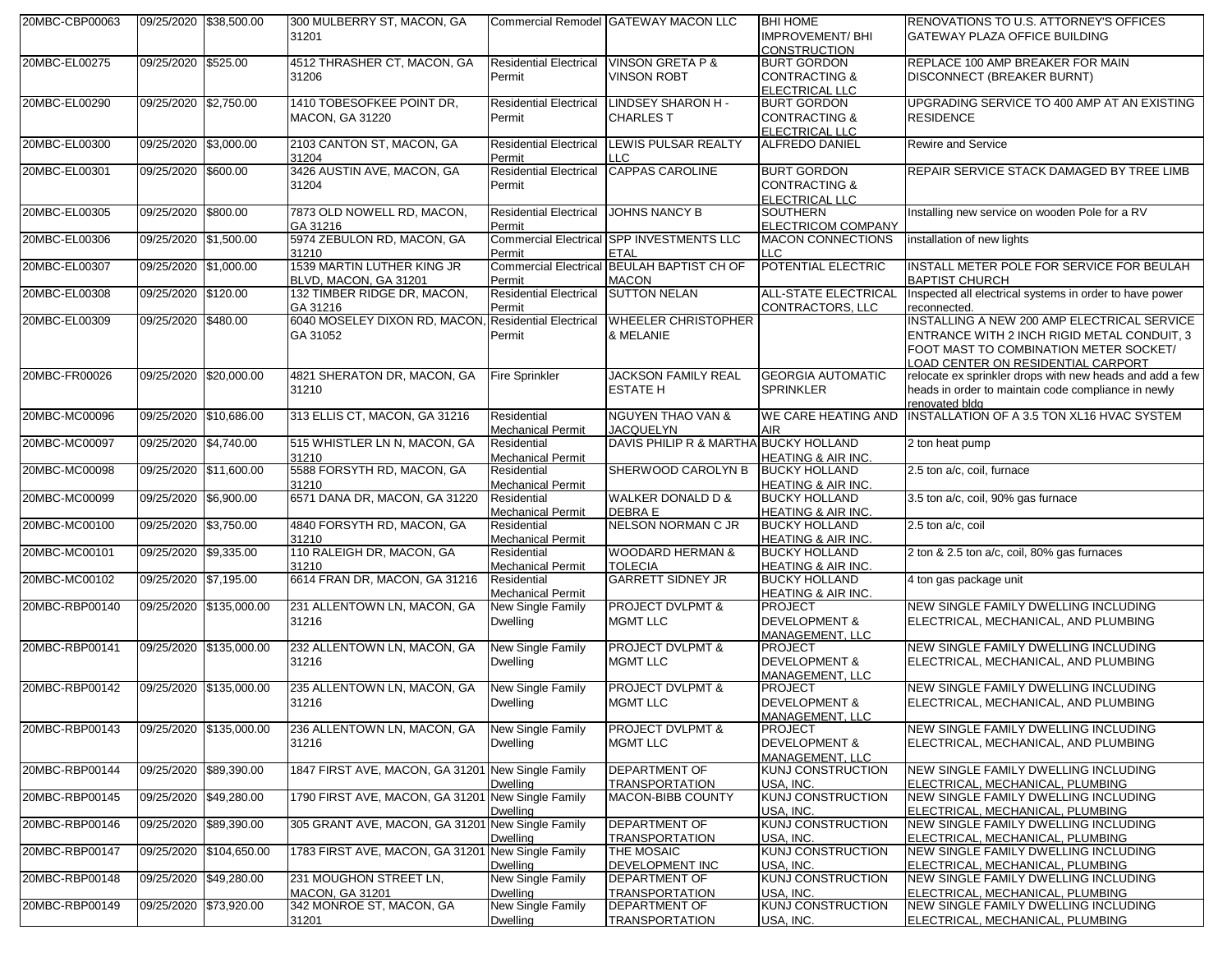| 20MBC-RBP00150 | 09/25/2020 \$73,920.00 |                         | 240 MOUGHON ST, MACON, GA<br>31201                                           | New Single Family<br><b>Dwelling</b>                  | NEVADA NEW BUILDS LLC KUNJ CONSTRUCTION                                      | USA, INC.                                              | NEW SINGLE FAMILY DWELLING INCLUDING<br>ELECTRICAL, MECHANICAL, PLUMBING                                                      |
|----------------|------------------------|-------------------------|------------------------------------------------------------------------------|-------------------------------------------------------|------------------------------------------------------------------------------|--------------------------------------------------------|-------------------------------------------------------------------------------------------------------------------------------|
| 20MBC-RLV00076 | 09/25/2020 \$600.00    |                         | 4632 TIMBERLANE DR, MACON, GA Low Voltage<br>31210                           | Residential                                           | <b>LIVATT CHARLES E &amp;</b><br>LINDA D                                     | <b>ADT SECURITY</b><br><b>SERVICES</b>                 | <b>BA Alarm</b>                                                                                                               |
| 20MBC-CBP00099 |                        |                         | 09/28/2020 \$14,886,807.00 682 CHERRY ST, MACON, GA 31201 Commercial Remodel |                                                       | <b>IDP CHERRY HOLDINGS</b><br>LP                                             | <b>CHOATE</b><br><b>CONSTRUCTION</b><br><b>COMPANY</b> | Restore and Remodel 682 Cherry Street including 4<br>trades.                                                                  |
| 20MBC-CBP00105 | 09/28/2020             | \$23,000.00             | 6501 PEAKE RD, MACON, GA 31210 Commercial Remodel ATLANTA SAND - SUPPLY      |                                                       | CO                                                                           | <b>MCWRIGHT LLC</b>                                    | (SUITE 1000) INTERIOR PAINTING, NEWFLOORS,<br>NEW COUNTERTOPS, MOVE WATER HEATAER, ADD<br>SINK, PAINT EXTERIOR, REPAIR STUCCO |
| 20MBC-EL00310  | 09/28/2020 \$26,000.00 |                         | 3500 RIVERSIDE DR, MACON, GA<br>31210                                        | Permit                                                | Commercial Electrical RAMSAY YOUTH SERV OF STARR ELECTRICAL<br><b>GA INC</b> | <b>CONTRACTORS</b>                                     | Change out switchgear                                                                                                         |
| 20MBC-EL00311  | 09/28/2020 \$100.00    |                         | 3873 ANDREWS DR, MACON, GA<br>31206                                          | <b>Residential Electrical</b><br>Permit               | RABAGO LUIS & CLAUDIA                                                        | <b>GENERAL SCIENTIFIC</b>                              | GA POWER INSPECTION ON AN EXISTING<br><b>RESIDENCE</b>                                                                        |
| 20MBC-EL00312  | 09/28/2020 \$4,000.00  |                         | 5020 MERCER UNIVERSITY DR,<br><b>MACON, GA 31210</b>                         | <b>Commercial Electrical HARRISON DANNY</b><br>Permit |                                                                              | <b>MCWILLIAMS ELECTRIC,</b><br><b>LLC</b>              | Retro fit lights, replace emergency exit                                                                                      |
| 20MBC-EL00313  |                        | 09/28/2020 \$20,000.00  | 156 Tom Hill Sr Boulevard, Macon,<br>GA 31210                                | Permit                                                | Commercial Electrical 156 TOM HILL LLC %<br><b>TWSPC LTD</b>                 | LEWIS ELECTRIC, LLC                                    | New service                                                                                                                   |
| 20MBC-EL00314  | 09/28/2020 \$1,200.00  |                         | 4734 TIMBERLANE DR, MACON, GA Residential Electrical<br>31210                | Permit                                                | <b>MITCHELL JAN S</b>                                                        | <b>MILTON LINDSEY</b>                                  | REPLACE SERVICE ON AN EXISTING RESIDENCE                                                                                      |
| 20MBC-EL00315  | 09/28/2020 \$1,500.00  |                         | 5463 ROBIE DR, MACON, GA 31216                                               | <b>Residential Electrical</b><br>Permit               | O'NEILL CHRISTOPHER &<br>KATIE                                               | <b>3D ELECTRICAL</b>                                   | REPLACE ELECTRICAL PANEL ON RESIDENCE                                                                                         |
| 20MBC-MC00103  | 09/28/2020             | \$5,610.00              | 261 WESLEYAN VIEW DR, MACON,<br>GA 31210                                     | Residential<br><b>Mechanical Permit</b>               | BRYANT JAN F                                                                 | <b>KEADLE HEATING &amp; AIR</b><br><b>CONDITON</b>     | <b>COMPLETE HVAC INSTALL</b>                                                                                                  |
| 20MBC-MC00104  | 09/28/2020             | \$6,670.00              | 1172 CORDELE AVE E, MACON, GA Residential<br>31217                           | <b>Mechanical Permit</b>                              | <b>BROWN GEORGIA</b>                                                         | <b>MASSINGILL EXPERT</b><br><b>SERVICES</b>            | Install 2 ton heat pump split system with heat strips                                                                         |
| 20MBC-MC00105  | 09/28/2020             | \$5,863.00              | 263 RAY DRIVE, MACON, GA 31217                                               | Residential<br><b>Mechanical Permit</b>               | LUNDIANNE JOHNSON                                                            | WE CARE HEATING AND<br><b>AIR</b>                      | <b>INSTALLATION OF A 2.5 TON XR14 HVAC UNIT</b>                                                                               |
| 20MBC-PO00014  |                        | 09/28/2020 \$70.000.00  | 6276 ROGERS RD, MACON, GA<br>31052                                           | Pool - Residential                                    | <b>ROGERS BRYAN P &amp;</b><br><b>DERON</b>                                  | ELITE OUTDOOR<br><b>SPECIALISTS</b>                    | <b>INSTALL POOL AT AN EXISTING RESIDENCE</b><br><b>INCLUDING ELECTRICAL</b>                                                   |
| 20MBC-RLV00077 | 09/28/2020             | \$600.00                | 325 EAGLE RIDGE RD, MACON, GA<br>31216                                       | Low Voltage<br>Residential                            | <b>LAMPLEY MARLA &amp; CARL</b>                                              | <b>ADT SECURITY</b><br><b>SERVICES</b>                 | <b>BA Alarm</b>                                                                                                               |
| 20MBC-RLV00078 | 09/28/2020             | \$600.00                | 487 EDGEWATER DR, MACON, GA<br>31220                                         | Low Voltage<br>Residential                            | <b>JOHNSON REGINA</b>                                                        | <b>ADT SECURITY</b><br><b>SERVICES</b>                 | <b>BA Alarm</b>                                                                                                               |
| 20MBC-CBP00018 |                        | 09/29/2020 \$147,000.00 | 5451 THOMASTON RD, MACON, GA Commercial Remodel<br>31220                     |                                                       | THOMASTON 5451 LLC                                                           | AMAL AND AANYA LLC                                     | REMODEL OF 74 PACKAGE STORE                                                                                                   |
| 20MBC-EL00316  | 09/29/2020 \$500.00    |                         | 1057 PIKE ST, MACON, GA 31204                                                | <b>Residential Electrical</b><br>Permit               | <b>ASKEW JOSHUA T</b>                                                        |                                                        | UPGRADING METER BASE                                                                                                          |
| 20MBC-EL00318  | 09/29/2020             | \$5,500.00              | 4053 SUZANNE DR, MACON, GA<br>31204                                          | <b>Residential Electrical</b><br>Permit               | <b>BRAY BRANDON</b>                                                          | PRINCE ELECTRIC CO.                                    | REWIRE AN EXISTING RESIDENCE                                                                                                  |
| 20MBC-PL00047  | 09/29/2020 \$450.00    |                         | 3857 THE PRADO, MACON, GA<br>31204                                           | Permit                                                | Residential Plumbing MCMULLAN V FAIN &<br><b>CHARLOTTE</b>                   | <b>SCONYERS PLUMBING</b><br>CO LLC                     | Install a 3/4" backflow for irrigation                                                                                        |
| 20MBC-RDK00006 |                        | 09/29/2020 \$25,242.00  | 8417 SAXONY DR, MACON, GA<br>31220                                           | Deck - Residential                                    | <b>NAJARRO TEMETHY D &amp;</b><br><b>CRISTINE</b>                            | <b>CHAMPION WINDOWS</b>                                | ENCLOSE DECK ADD OUTLETS, PTAC UNIT ON AN<br><b>EXISTING RESIDENCE</b>                                                        |
| 20MBC-DM00006  | 09/30/2020 \$5,000.00  |                         | 1042 MAPLE ST, MACON, GA 31201 Demolition                                    |                                                       | <b>HISTORIC MACON</b><br><b>PROPERTIES LL</b>                                | <b>GEORGIA ARTISAN, LLC</b>                            | Demolish and remove debris                                                                                                    |
| 20MBC-EL00322  | 09/30/2020 \$6,000.00  |                         | 221 LILLY AVE, MACON, GA 31204                                               | <b>Residential Electrical</b><br>Permit               | <b>MY HOLDINGS LLC</b>                                                       | <b>AMEN ELECTRIC</b>                                   | TOTAL REWIRE OF AN EXISTING RESIDENCE                                                                                         |
| 20MBC-EL00323  | 09/30/2020             | \$2,800.00              | 341 SPIKES ST, MACON, GA 31206                                               | <b>Residential Electrical</b><br>Permit               | <b>LEWIS ENOS</b>                                                            | HOGAN'S ELECTRIC                                       | REWIRE AN EXISTING RESIDENCE ACCORDING TO<br>CODE                                                                             |
| 20MBC-EL00325  |                        | 09/30/2020 \$478,000.00 | 601 MULBERRY STREET, MACON,<br>GA 31201                                      | Permit                                                | Commercial Electrical MACON-BIBB COUNTY                                      | <b>METRO POWER</b>                                     | Infrastructure upgrade to the electrical gear                                                                                 |
| 20MBC-EL00326  |                        | 09/30/2020 \$478,000.00 | 200 COLISEUM DR, MACON, GA<br>31217                                          | Permit                                                | Commercial Electrical MACON-BIBB COUNTY                                      | <b>METRO POWER</b>                                     | Infrastructure upgrade to the electrical gear                                                                                 |
| 20MBC-MC00106  | 09/30/2020 \$9,200.00  |                         | 3772 TROPHY PL, MACON, GA<br>31052                                           | Residential<br><b>Mechanical Permit</b>               | <b>BURNEY JOHN T</b>                                                         | <b>BUCKY HOLLAND</b><br>HEATING & AIR INC.             | 3 ton a/c, coil, and furnace                                                                                                  |
| 20MBC-MC00107  | 09/30/2020 \$5,100.00  |                         | 109 CARRIAGE WAY, MACON, GA<br>31210                                         | Residential<br><b>Mechanical Permit</b>               | <b>MORTON DARYL J &amp; AMY</b>                                              | <b>BUCKY HOLLAND</b><br>HEATING & AIR INC.             | 2.5 ton gas package unit                                                                                                      |
| 20MBC-MC00108  | 09/30/2020 \$6,410.00  |                         | 3160 WELLS PL, MACON, GA 31211                                               | Residential<br><b>Mechanical Permit</b>               | PITTS EARL LEE                                                               | <b>BUCKY HOLLAND</b><br>HEATING & AIR INC.             | 3 ton heat pump                                                                                                               |
| 20MBC-MC00109  | 09/30/2020 \$4,695.00  |                         | 101 WATERS EDGE DR, MACON,<br>GA 31052                                       | Residential<br><b>Mechanical Permit</b>               | AMERSON HARRY C & K D                                                        | <b>BUCKY HOLLAND</b><br>HEATING & AIR INC.             | 2 ton heat pump                                                                                                               |
| 20MBC-RBP00152 | 09/30/2020 \$4,000.00  |                         | 1168 MIMOSA DR, MACON, GA<br>31204                                           | <b>Residential Remodel</b>                            | <b>MARK BAILEY</b>                                                           |                                                        | INTERIOR ALTERATIONS/RENOVATIONS TO AN<br>EXISTING RESIDENCE WITH FIRE DAMAGE                                                 |
| 20MBC-RLV00079 | 09/30/2020 \$600.00    |                         | 938 LUNDY TERR, MACON, GA<br>31210                                           | Low Voltage<br>Residential                            | <b>KELLEY LOUIS &amp; SARAH</b>                                              | <b>ADT SECURITY</b><br><b>SERVICES</b>                 | BA Alarm                                                                                                                      |